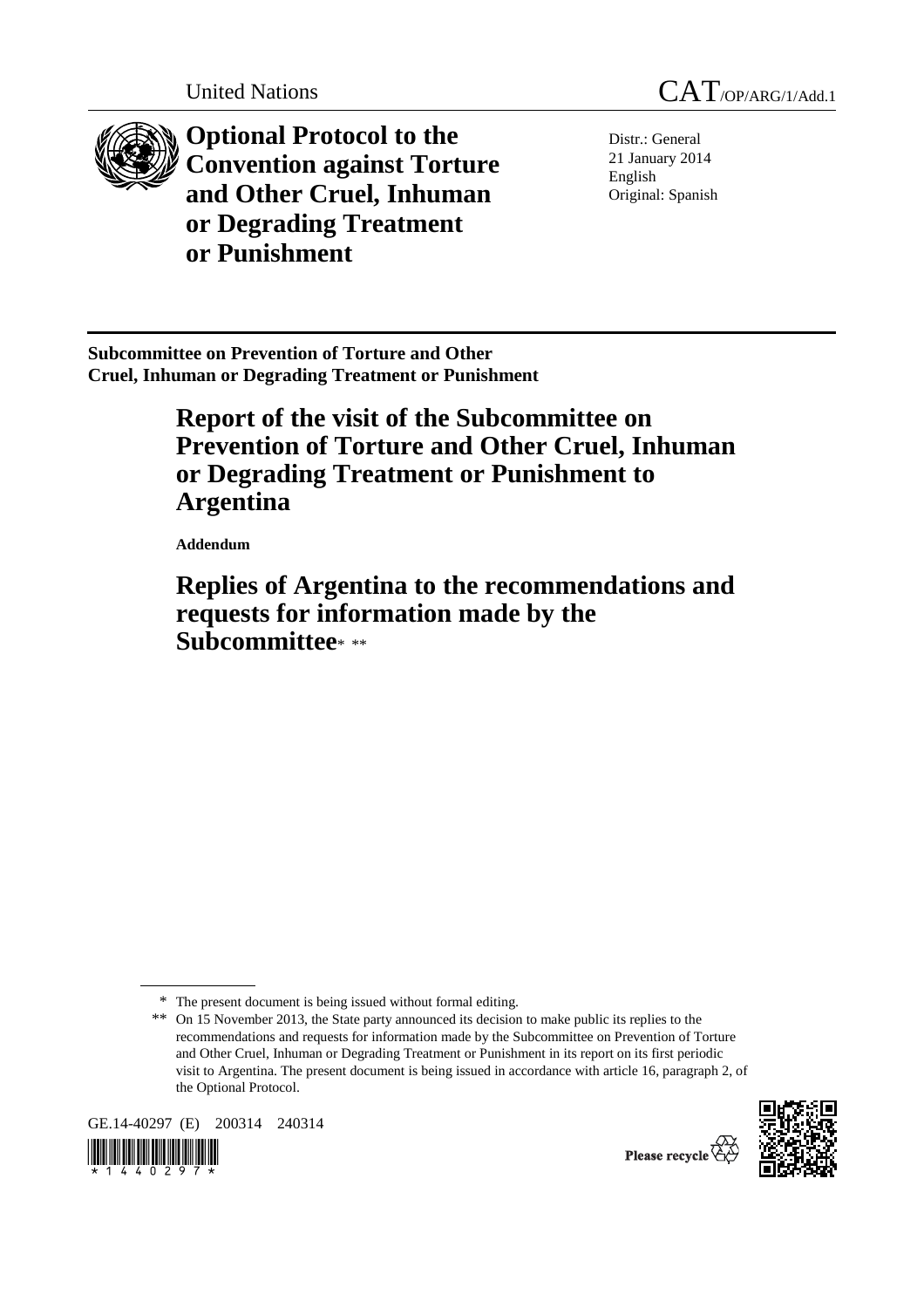### **CAT/OP/ARG/1/Add.1**

# Contents

|       |                | Paragraphs  | Page |
|-------|----------------|-------------|------|
| I.    |                | $1 - 2$     | 3    |
| II.   |                | $3 - 7$     | 4    |
| Ш.    |                | $8 - 18$    | 4    |
|       |                | $9 - 18$    | 5    |
| IV.   |                | $19 - 31$   | 7    |
|       | A.             | $19 - 24$   | 7    |
|       | $\mathbf{B}$ . | $25 - 31$   | 7    |
| V.    |                | $32 - 95$   | 9    |
|       | A.             | $33 - 57$   | 9    |
|       | <b>B.</b>      | $58 - 85$   | 13   |
|       | C.             | $86 - 95$   | 16   |
| VL.   |                | $96 - 101$  | 18   |
| VII.  |                | 102         | 18   |
| VIII. |                | $103 - 144$ | 19   |
|       | A.             | $104 - 117$ | 19   |
|       | $\bf{B}$ .     | $118 - 146$ | 21   |
|       |                |             |      |

# Annexes\*\*\*

|  |  |  |  |  |  | Report of the Ministry of Security |
|--|--|--|--|--|--|------------------------------------|
|--|--|--|--|--|--|------------------------------------|

- II. Reports of the National Directorate of the Federal Prison Service and the Under-Secretariat for Prison Management
- III. Report of the Community Medicine Directorate
- IV. Report of the National Secretariat for Children, Young Persons and the Family
- V. Implementation of the National Mental Health Act No. 26657
- VI. Report of the Province of Buenos Aires

<sup>\*\*\*</sup> The annexes may be consulted in the archives of the secretariat of the Committee.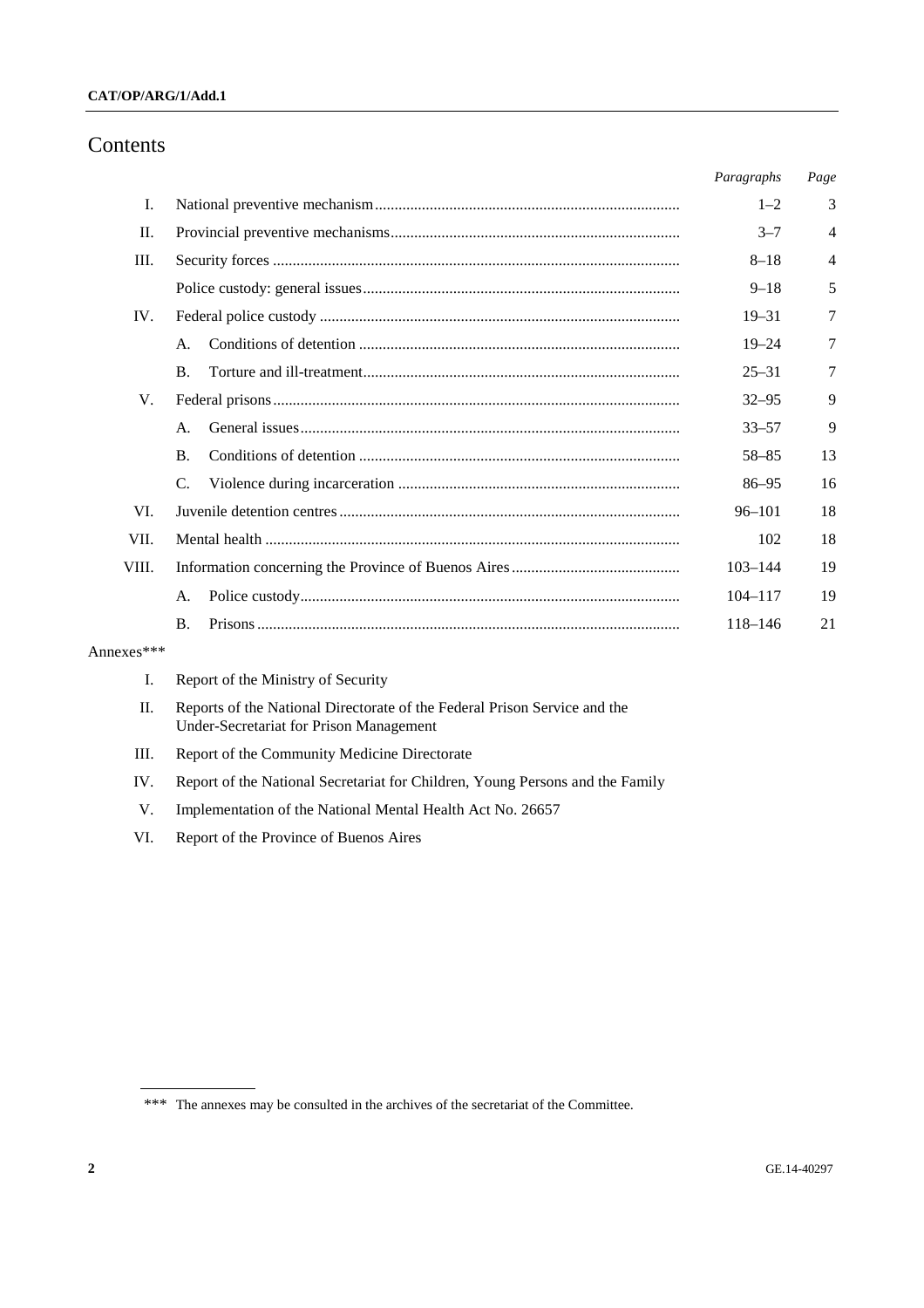# **I. National preventive mechanism**

1. The National Executive is currently in the process of drafting implementing regulations for Act No. 26827 establishing the National System for the Prevention of Torture and Other Cruel, Inhuman or Degrading Treatment or Punishment. The text is being redrafted in order to strengthen some of the following key points, which could otherwise prove problematic:

(a) Federalism (aspect imposed by our federal State structure): a review of the Act was conducted to spot any conflicts which could arise in future between the provincial and federal jurisdictions, in order to use the regulatory text to avoid such issues;

Independence of members of the national preventive mechanism (aspect linked to the obligation set forth in international standards): some legal points have been regulated in order to strengthen the articles that guarantee the functional independence of the members of the national preventive mechanism;

(c) Democratization of decision-making within the security forces (aspect linked to the need to prevent violent acts): given that governance is one of the main issues facing the security forces (whether in prisons or in other contexts), an effort has been made to include democratic methods of decision-making in the regulatory text;

(d) Concepts of place of detention and deprivation of liberty (aspect linked to the recommendations contained in the Optional Protocol and of the Association for the Prevention of Torture): the text of Act No. 26827 does not contain a sufficiently broad definition of the terms "place of detention" and "deprivation of liberty". The aim was therefore expressly to include the concept of "any place where a person is deprived of liberty, detained or imprisoned" in the regulation of the Act in order to cover temporary detention on the public highway, during transfers in patrol cars and any other possible transit setting;

(e) Emphasis on the prevention of torture (aspect linked to the specific objective attributed to the national preventive mechanism): in order to strengthen the specific objective of the national preventive mechanism, certain articles were added in order to place more emphasis on preventing torture.

2. In drafting the regulations for Act No. 26827, the following instruments were taken into account (some used as direct sources and others only for comparative purposes):

- Convention against Torture and Other Cruel, Inhuman or Degrading Treatment or Punishment (Act No. 23338);
- Optional Protocol to the Convention against Torture and Other Cruel, Inhuman or Degrading Treatment or Punishment;
- Office of the Ombudsman for the Prison System (Act No. 25875) and Rules of Procedure of the Office of the Ombudsman for the Prison System (Decision No. 37/2011);
- National Ombudsman's Office (Act No. 24284);
- National Mental Health Act (Act No. 26657) and Implementing Regulations for the National Mental Health Act No. 26657 (Decree No. 603/2013);
- Istanbul Protocol Manual on the Effective Investigation and Documentation of Torture and Other Cruel, Inhuman or Degrading Treatment or Punishment;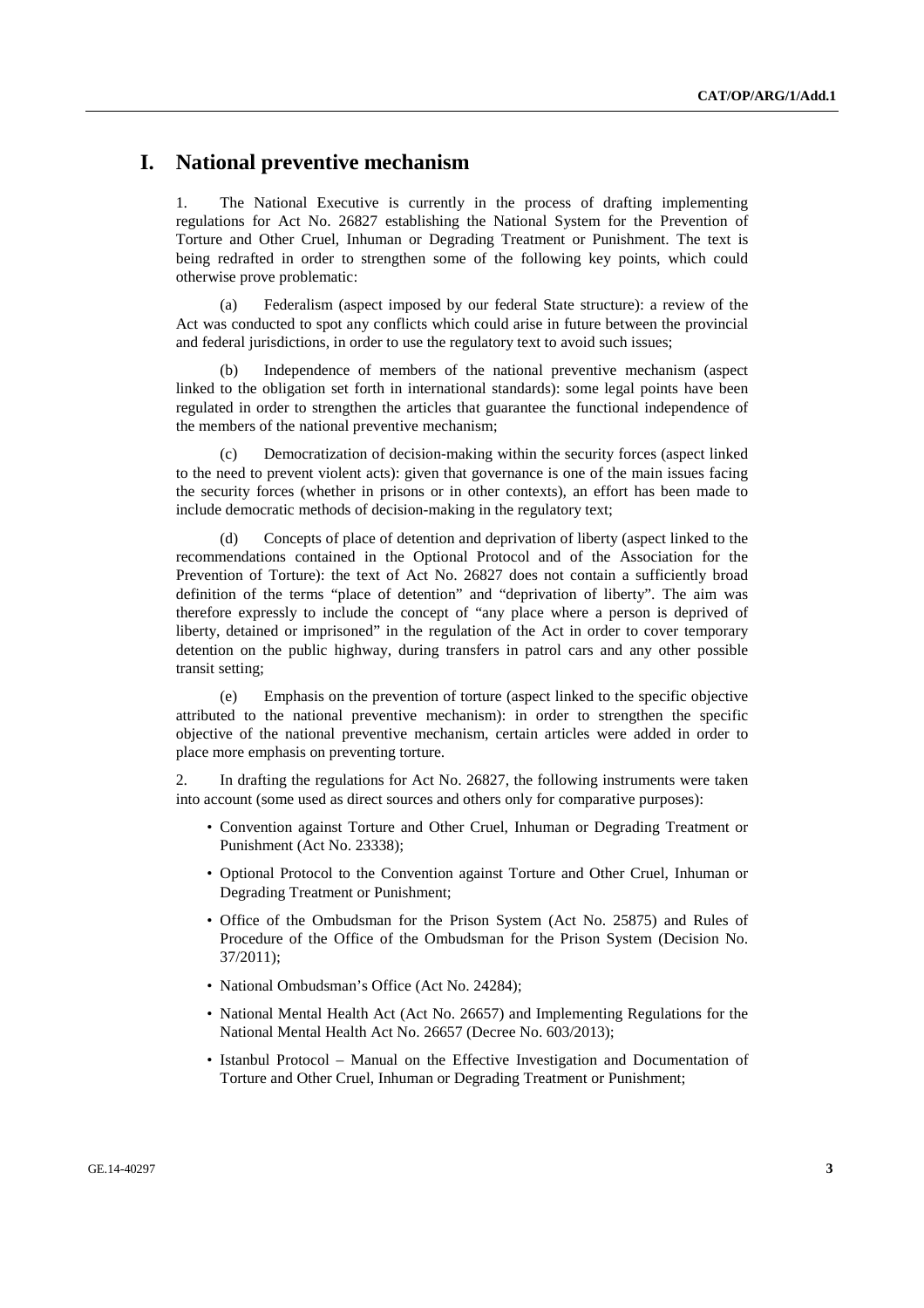- Analytical self-assessment tool for national prevention mechanisms: A preliminary guide by the Subcommittee on Prevention of Torture regarding the functioning of a national preventive mechanism (CAT/OP/1);
- Guidelines of the Subcommittee on national preventive mechanisms (CAT/OP/12/5);
- Procedure governing the power granted to the President of the Nation to appoint judges to the Supreme Court of Justice, set forth in article 99, paragraph 4, of the Constitution (Decree No. 222/2003);
- Handbook No. 1527 of 6 November 2009 regulating the procedure for implementing the National Preventive Mechanism Unit of the Ombudsman's Office of Costa Rica;
- Decree No. 1172/2003 (Access to public information).

# **II. Provincial preventive mechanisms**

3. On 16 and 17 May 2013, the Federal Human Rights Council met in Mendoza for its seventeenth plenary session.

4. At its previous session, the Chairperson of the Federal Human Rights Council, Martín Fresneda, Secretary for Human Rights, had identified the subject of institutional violence as a priority for the work of all secretaries and deputy secretaries for Human Rights in the provinces. The National Preventive Mechanism Act had recently been adopted and the local secretaries had been urged to provide political impetus to the provincial mechanisms projects.

5. At this session, Minister Federico Villegas Beltrán, Director-General for Human Rights of the Ministry of Foreign Affairs and Worship, was invited to join the panel discussion on national preventive mechanisms. The Minister made reference to the international obligations arising from the Optional Protocol to the Convention against Torture and Other Cruel, Inhuman or Degrading Treatment or Punishment and the need to draft regulations for and implement the National Preventive Mechanism Act and set up the Federal Council of Local Mechanisms.

6. In order to join the Federal Council of Local Mechanisms, provinces need to adopt and implement their own mechanism in accordance with the requirements laid down in national law. The provinces of Chaco and Río Negro reported that they have already passed legislation establishing a local mechanism and have implemented it. Mendoza, Tucumán, Salta and Tierra del Fuego have passed the relevant legislation but have not yet regulated or established a local mechanism. Buenos Aires, La Pampa, Misiones and Entre Ríos have confirmed that they have obtained the political commitment of their respective legislatures to approve a local mechanism in the near future, even perhaps before the next legislative elections.

7. Minister Villegas Beltrán said that putting an end to immunity for crimes against humanity granted the moral authority to move forward with the implementation of preventive mechanisms, which would act as a bridge between past and future in terms of human rights.

# **III. Security forces**

8. After evaluating each of the observations concerning police performance and conditions of detention observed in the third and fifteenth district police stations of the Federal Police Force of Argentina, the Ministry of Security compiled the following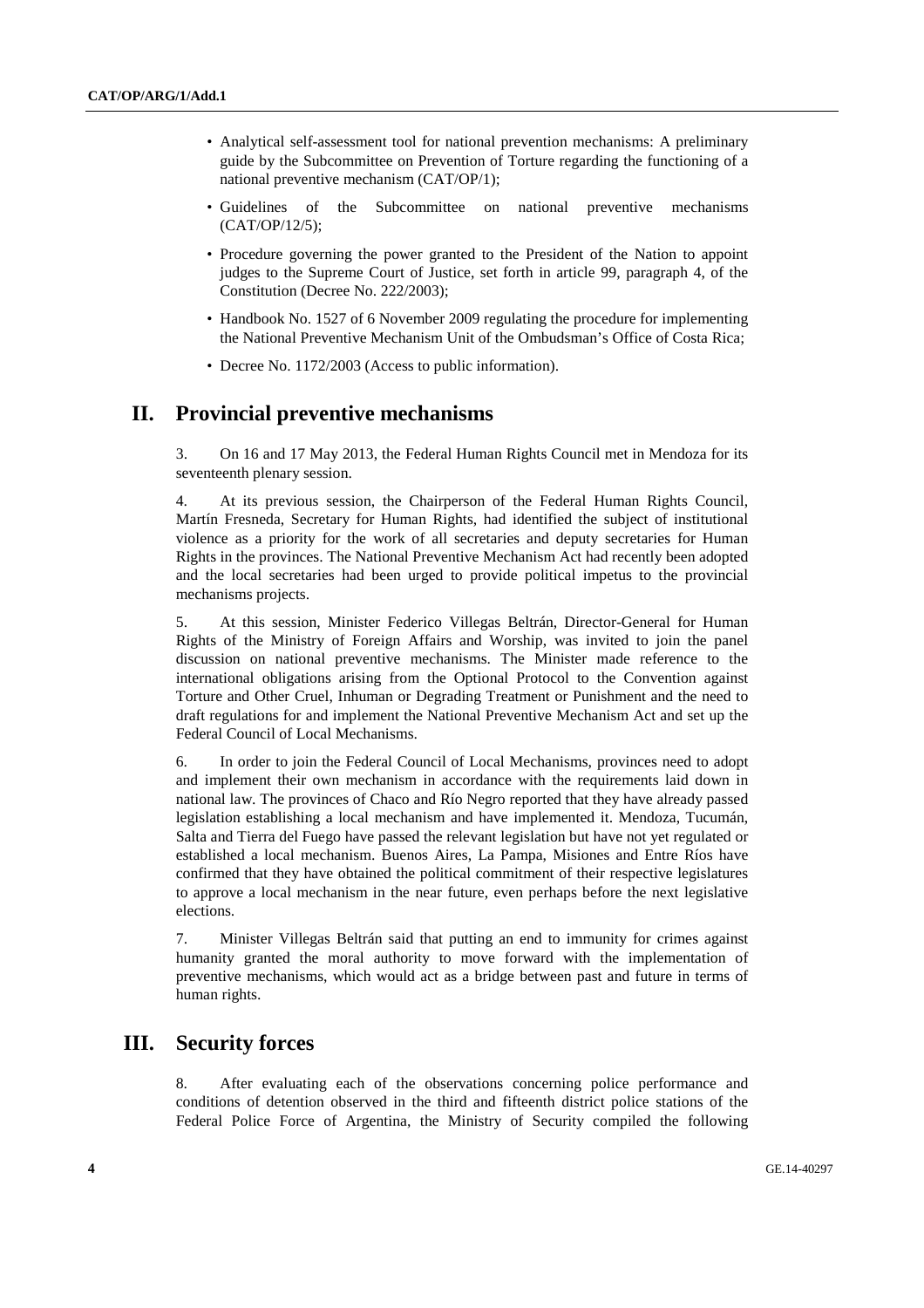information (see annex I) on the methods that have been adopted or planned in response to the relevant points of the Subcommittee's report on its visit.

# **Police custody: general issues**

#### **1. Information on the rights of persons held in custody**

9. The Ministry of Security is taking steps to inform the general public of their rights in an effort to strengthen the protection measures afforded to all citizens of the country. To that end, an advert was placed on the social networks starting 3 May 2013 with a view to informing Argentine residents of their rights and strengthening the protection mechanisms used to combat police abuse.

10. The advert also appeared in places of detention operated by the Federal Police Force of Argentina, with the explicit aim of making detainees in prison facilities and their families aware of their rights.

### **2. The right to notify a third party**

11. As to the lack of notification of third parties following arrest, and the suggestion that registries of calls should be kept, it may be noted that federal police prisons do keep a record of all calls made by detainees, including the date and time of each call and whether it was successful. The recording of entries in the call log is obligatory and appears under No. 59 "detainee call log".

#### **3. Medical examinations and medical assistance during police custody**

12. In relation to this comment, it should be noted that the Code of Criminal Procedure provides for forensic medical examinations to be performed in all cases involving federal police procedures and activities. As to the form in which the medical examiners of the police and security forces perform medical examinations, it may be noted that steps are being taken to implement the basic principles contained in the Istanbul Protocol, in order to ensure that the health of every detainee is properly assessed.

### **4. Staffing**

13. Since the establishment of the Ministry of Security at the end of 2010, a series of measures have been put in place to improve the working conditions for all ministry staff. To that end, several steps have been taken to provide institutional support and to ensure the protection of the physical integrity and lives of all serving personnel.

14. Psychological support is provided to all staff who have participated in events involving the use of firearms and to their families, and an incentive scheme has been introduced for staff who make proper use of force. Such measures have resulted in lives being saved and to increases in salaries in general. The Ministry also analyses and investigates any death or injury of police officers in order to find the most appropriate means of preventing such occurrences in future.

15. A Health Screening Programme has also been introduced, which primarily focuses on assessing the prevalence of cardiovascular risk factors and the oral and visual health of members of the police and security forces attached to the Ministry.

16. There has also been continuous investment in equipment. More than 222 million pesos have recently been allocated for the acquisition of new vehicles for the security forces, including patrol cars, motorcycles and four-wheelers. The vehicles are fitted with technical equipment that can capture 360 degree images, read number plates and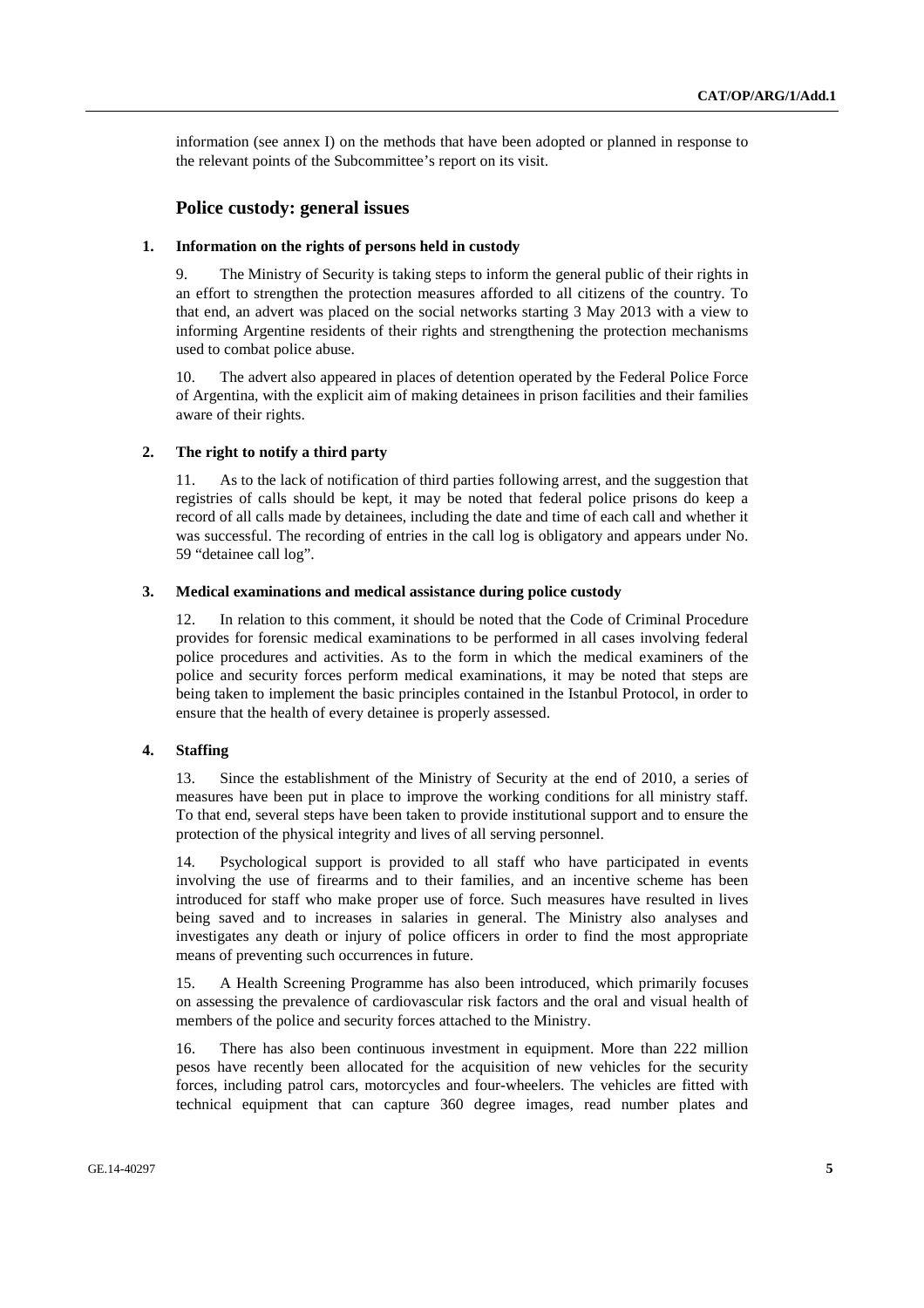automatically check whether vehicles have been reported stolen or are subject to any kind of restriction.

17. The Buenos Aires Safer City Plan has also been introduced in order to provide police officers with the technical tools they require to conduct their criminal investigations. A modern Command and Control Centre located in the Central Department of the Federal Police Force is responsible for overseeing the plan and monitors the cameras installed throughout the Autonomous City of Buenos Aires as well as the dome cameras of 200 technically equipped patrol cars. The Buenos Aires Safer City Plan also provides for the modernization of operational protocols and the retraining of police officers in the use of the new tools.

#### **5. Other policies implemented by the Ministry of Security**

18. The Ministry of Security is taking concrete steps to guarantee full respect for the human rights of all Argentine citizens. The measures taken to that end include:

 (a) Adapting police and security forces' responses to comply with the Mental Health Act, in order to preserve the physical and mental security of persons who pose a risk to themselves or others and are suspected of suffering a mental health condition or being problematic drug users (Decision No. 506/2013, contained in annex 1);

 (b) Following up disciplinary measures taken in relation to human rights violations. Under this policy, the National Human Rights Directorate of the Ministry of Security collects information from various prison establishments on possible cases of torture or institutional violence, collates the data and investigates the facts to determine the circumstances, the type of conduct and the particular staff involved;

 (c) Establishing the Directorate for Monitoring the Causes of Institutional Violence and Crimes of Federal Interest. The main responsibilities of the Directorate include:

(i) Cooperating with any requests arising from judicial investigations into cases of institutional violence involving the police and security forces;

(ii) Monitoring court cases involving members of the police and security forces in coordination with other internal and external oversight mechanisms;

(iii) Participating, as required by the National Human Rights Directorate of the Ministry of Security, in the design and development of standards and protocols for the police and security forces pursuant to international rules on the use of force;

(iv) Proposing methods for optimizing investigations into cases of institutional violence;

(v) Collaborating with the National Directorate for Coordination and Liaison with the Judicial Branches of the Ministry of Security in the design of information registration, systematization and analysis criteria and systems for the detection and monitoring of cases and/or investigations of federal interest;

(vi) Gathering information from the courts and Public Legal Service in coordination with members of the National Internal Security Council;

(vii) Assisting in the preparation of reports aimed at gaining a better understanding of the criminal motivations of members of the police and/or security forces;

 (d) Ministerial Decision No. 1181/2011 stipulates that the federal police and security forces must respect the chosen gender identity of transvestites, transsexuals and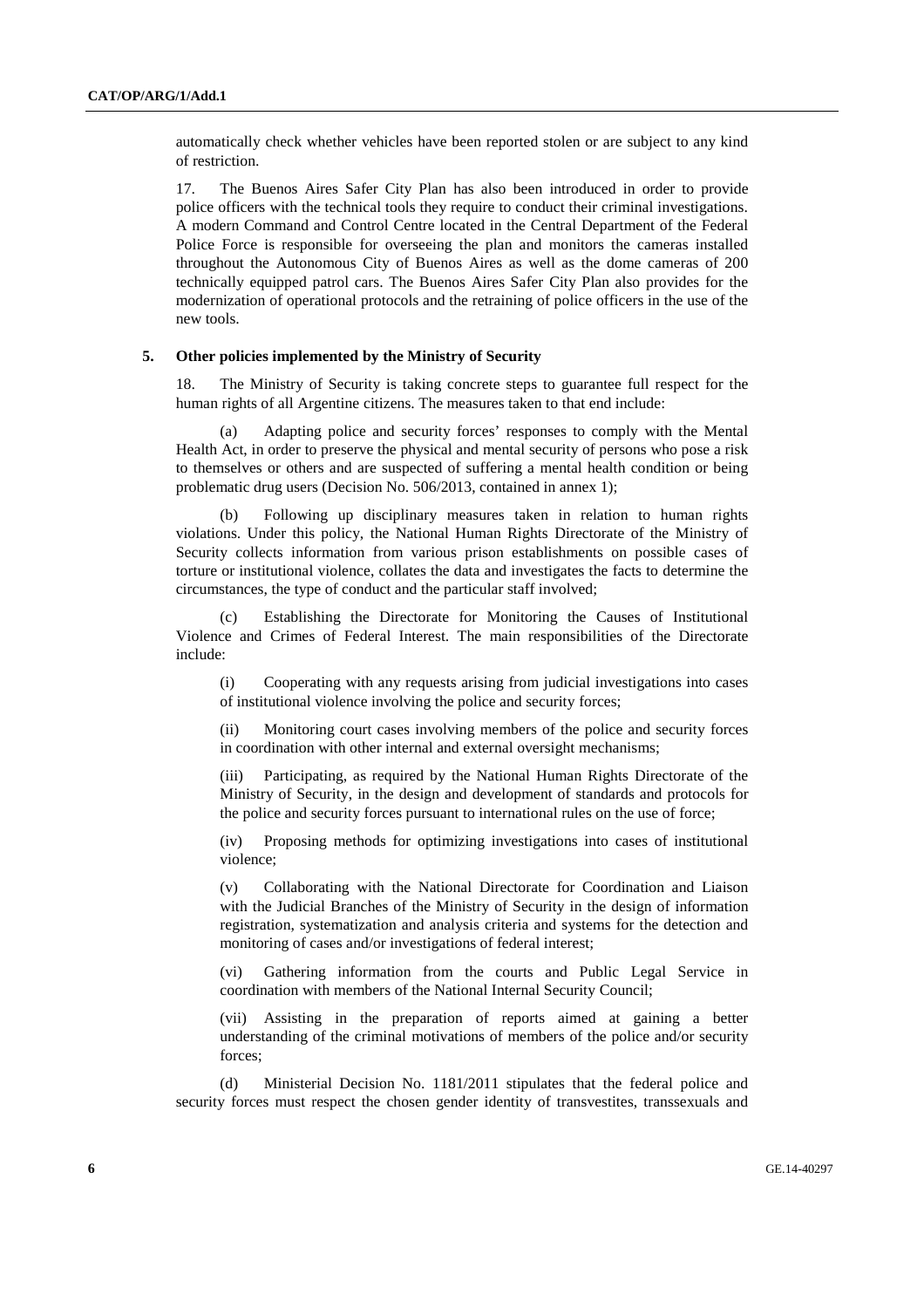transgender persons. Steps have therefore been taken to amend detention reports, registers and records as well as other records and paperwork accordingly;

 (e) Pursuant to Resolution No. 1515/2012, the Ministry of Security restricts the carrying, possession and transport of service weapons for police and security forces officers with a history of domestic violence, who are on psychological leave or who are under investigation for the misuse of firearms. These protection measures are designed to prevent violence against women, within families and in interpersonal relationships.

# **IV. Federal police custody**

## **A. Conditions of detention**

19. Since its establishment in 2010, the Ministry of Security has monitored the temporary conditions of accommodation of all detainees held in police and security force custody.

20. This policy lies at the heart of the mandate of the National Human Rights Directorate of the Ministry, which pursuant to the provisions of Decree No. 2009/2010, must, inter alia, "evaluate, coordinate and supervise the security force's application and enforcement of local rules and international treaties and conventions relating to international human rights law".

21. The policy comprises a schedule of periodic reports prepared with the Prison Commission of the Chief Public Defender's Office. These reports contain details of all persons temporarily detained on any premises of the Argentine Naval Prefecture or National Gendarmerie, including the dates of their admission and release where applicable, their procedural status and the judicial authority responsible for their detention. Such data are published fortnightly and include information on the accommodation capacity of each prison establishment.

22. A project has also been introduced to survey and refurbish federal police stations which come under the authority of the Ministry of Security. The aim is to evaluate what measures are needed to improve the conditions of detention for persons temporarily held in police custody.

23. As to the need for the Federal Government to audit the material conditions of detention for persons deprived of their liberty and the frequency of visits by monitoring bodies, since its establishment the Ministry of Security has devised a series of monitoring and audit mechanisms. These measures have included the introduction of a free complaints hotline (0800-555-5065) for reporting and duly investigating police abuse, as well as the establishment of a national inspection body designed to regularly audit police and security force premises which come under the authority of the Ministry of Security.

24. Lastly, the Ministry of Security has laid down that minors who have been deprived of their liberty following an offence should not be held in police custody but rather be sent directly to the Admissions and Referral Centre operated by the Secretariat for Children, Young Persons and the Family of the Ministry of Social Development.

# **B. Torture and ill-treatment**

25. With regard to the observations concerning allegations of police brutality during arrests and the disproportionate use of force and/or firearms, the Ministry of Security has adopted specific measures and policies to reverse this worrying trend.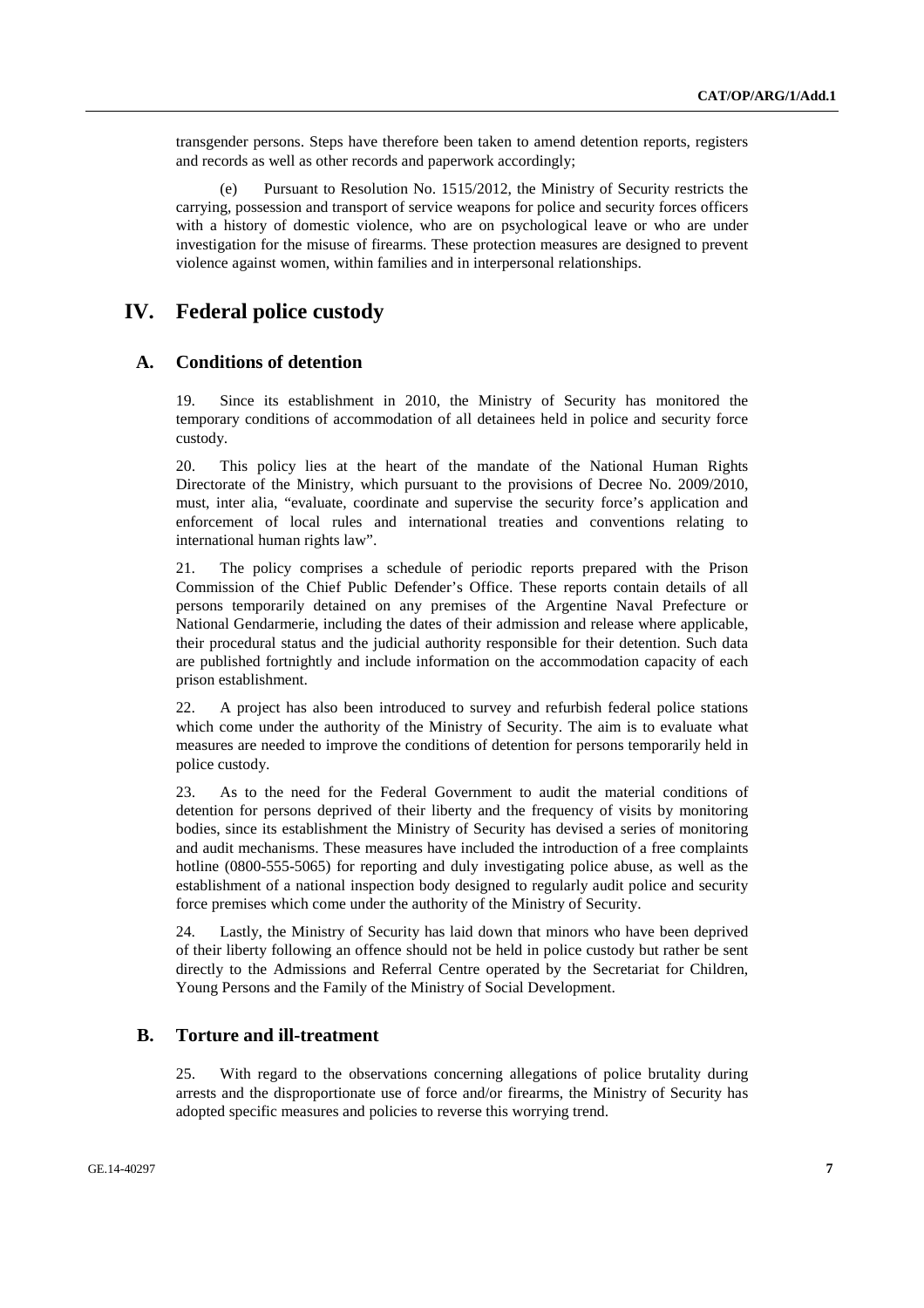26. The aforementioned free complaints hotline was adopted as one such measure. Through the complaints system, the Ministry can detect police abuse and after considering the alleged facts, decide whether administrative proceedings should be brought to ascertain the liability of the police officers concerned, and where applicable, whether to refer the matter to the courts for appropriate judicial investigation.

27. Ministerial Decision No. 933/2012 also set up the Rational Use of Force and Use of Firearms Programme. This programme, which is run by the Secretariat for Coordination, Planning and Training of the Ministry of Security, organizes and coordinates various targeted measures to improve the police and security forces' professional use of force, with the aim of preserving the life and physical integrity of both police and security staff and the community which they serve. To that end, the programme provides training, logistical support, monitoring and institutional support within the police and security forces with a view to promoting work routines and the principle of the rational use of force in accordance with the protection of human rights and international standards, while preventing and discouraging authoritative practices, abuses of power and institutional violence and torture by police and security staff. One of the main objectives of the programme to combat illtreatment and torture is to train and build the capacity of members of the police and security forces. At present, the programme is focusing on retraining and building the capacity of police and security staff, particularly those assigned to operative posts. The most notable initiatives include:

 (a) Police doctrine and training centre: in the case of the Federal Police of Argentina, this centre was established to provide further training opportunities for police staff in techniques and exercises that apply the principle of the rational and progressive use of force to solve everyday, practical policing situations;

 (b) Specific training in the use of force and public safety: this training is designed to improve the response of the National Gendarmerie and Naval Prefecture in urban settings, particularly in the context of their deployment to the Cinturón Sur (southern belt) operation;

 (c) Study workshops against institutional violence: this year, for the first time, these workshops were held at all initial and higher training colleges of the federal police and security forces to celebrate the "National Day Against Institutional Violence" on 8 May, which was established by the National Congress in Act No. 26811. The aim of the workshops was to consider ways of combating institutional violence by discussing the meaning of violence in general and institutional violence in particular, through the study of individual cases of institutional violence involving members of the police and security forces, who had already been socially and criminally condemned. The activities in individual training colleges ended with a panel discussion attended by the chiefs of the police and the security forces and the political authorities of the Ministry of Security, the National Secretariat for Human Rights, the National Congress and the Chief Public Defender's Office, the families of victims of institutional violence and the representatives of human rights organizations. These activities took place at all training colleges, at all levels and specializations, of the four federal forces, benefiting more than 7,000 cadets and police and security force applicants. The main objective of the activities was to reflect on the acts of violence perpetrated by members of these institutions and the resulting harm caused to the relations between the police and security forces and the community which they serve, as well as potential consequences to life. Another objective was to make students at all levels aware of their responsibilities as officers to enforce the law, perform their duties efficiently and professionally and guarantee the life and physical integrity of all their fellow citizens.

28. Detecting police irregularities is another main focus of the programme to combat irregularities and malpractice. This is achieved by monitoring the police and security forces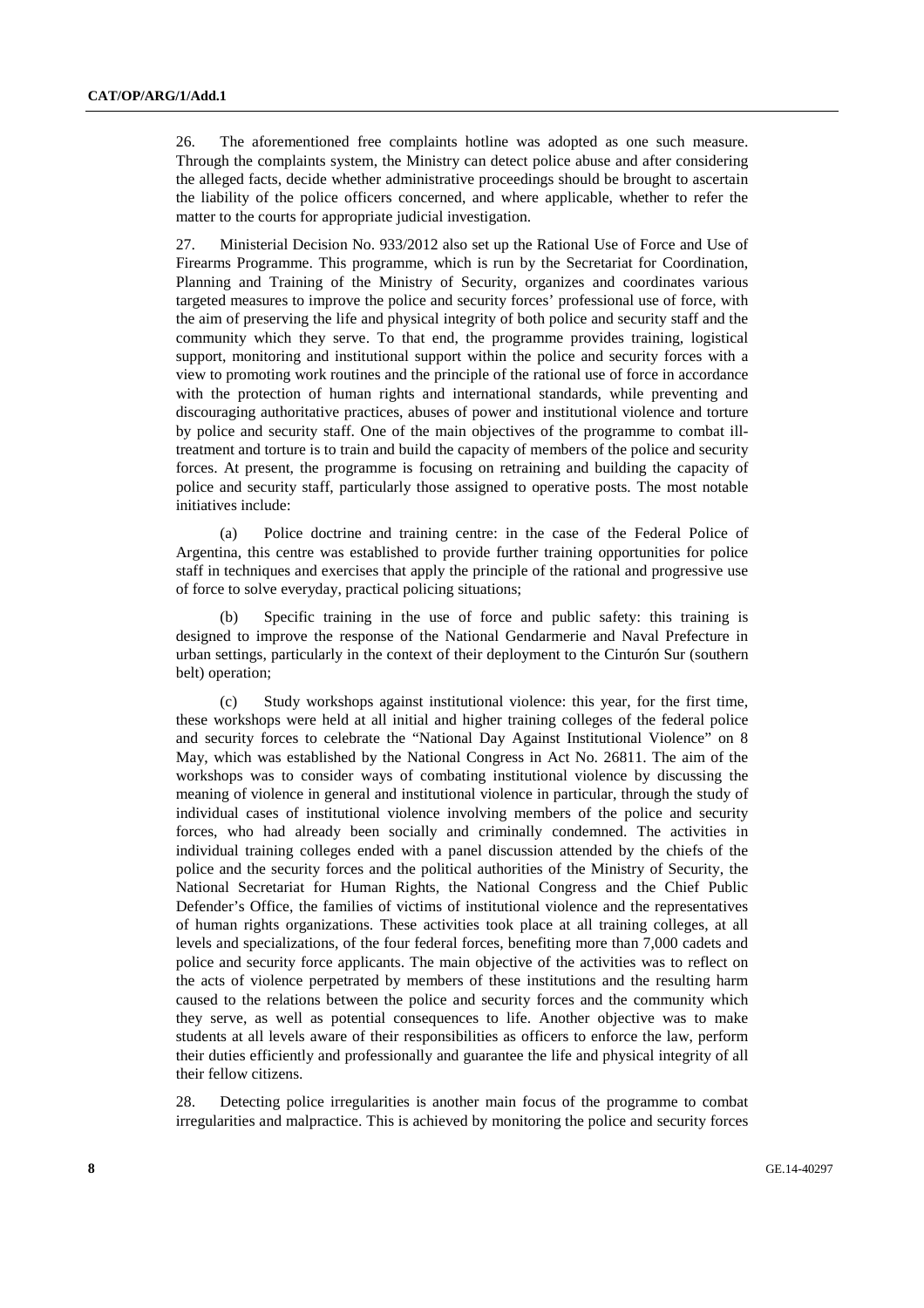and investigating all cases of the use of firearms involving police and security forces personnel. In terms of monitoring, efforts have been made to improve information networks, data collection and the analysis of all cases involving the use of firearms in the police and security forces, with a view to obtaining more reliable information that can be used to analyse the general problem of the use of force. The data collection, storage and processing system of the police and security forces has therefore been improved thanks to the establishment of clear and transparent information circuits, the introduction of a single system for recording data concerning the use of firearms, the generation of statistics and the preparation of reports.

29. In addition, the Ministry of Security, in Decision No. 1069, has instructed the police and security forces to immediately inform the Rational Use of Force and Use of Firearms Programme of any incident involving the use of firearms. The standing monitoring team for investigating disciplinary matters in the police and security forces is in charge of dealing with cases involving the use of firearms with equipment designed to collect useful evidence for administrative or judicial investigations into police activities.

30. In terms of investigations, the programme organizes and coordinates the investigation of all cases involving the use of firearms by police and security forces officers in order to ascertain the actions and responsibilities of those involved and to sanction irregularities, excessive use of force or any form of conduct contrary to police regulations, where appropriate. To that end, the Under-Secretariat for Coordination with the Judiciary and the Public Prosecution Service and the Directorate for Monitoring the Causes of Institutional Violence within the Ministry work in partnership to follow up and monitor judicial proceedings related to police activities. They also coordinate with the judiciary and the Public Prosecutor on cases involving police or security force personnel.

31. In administrative terms, Ministerial Decision No. 1069/2012 has made it mandatory to conduct administrative investigations, regardless of court proceedings, in all cases resulting in death and/or injury and/or actions contrary a priori to the regulations governing the use of firearms. The Under-Secretariat for Security Policy and Territorial Response and the National Human Rights Directorate are responsible for initiating, monitoring and following up disciplinary proceedings.

# **V. Federal prisons**

32. The National Directorate of the Federal Prison Service and the Under-Secretariat for Prison Affairs, attached to the Ministry of Justice and Human Rights, have prepared reports on the preliminary and concluding observations of the Subcommittee (see annex 2). Some of the substantive points of those reports are reproduced below.

### **A. General issues**

33. The National Directorate of the Federal Prison Service notes that the management model of the Federal Penitentiary Service in line with national public policy is based on the exercise of authority through transparent and accountable political and institutional processes, which respect the dignity of persons and encourage the participation of citizens and other relevant government agencies.

34. Inclusive policies have been conducted for the purpose of building a sense of citizenship and re-establishing family bonds, following the paradigm shift towards prioritizing the full respect for and comprehensive protection of the rights of persons deprived of their liberty as being essential for establishing the appropriate capacity-building and training activities required for successful social integration.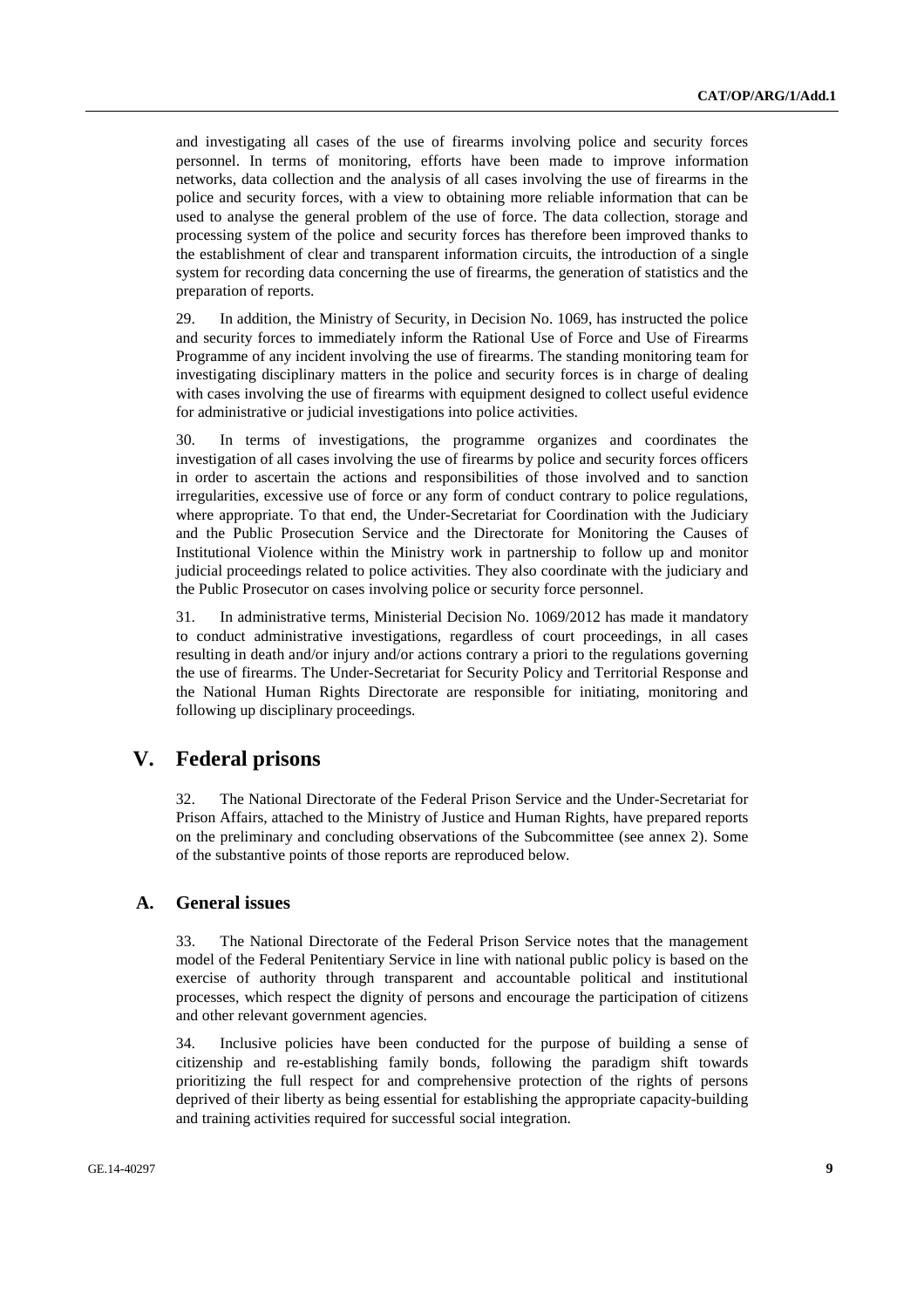35. Cadets currently prepare a degree in correctional treatment at the National Prison Service Training College, in courses given by teachers from the National University of Lomas de Zamora, to which they belong. This affords the opportunity to take part in training for the community.

36. **Civil governance of the Federal Prison Service**: The Federal Prison Service has its own democratic civil governance system. According to State prison policy, candidates applying for prison governorships must demonstrate previous commitment to fully respecting the human rights of persons deprived of their liberty, while prison management must similarly implement policies designed to build citizenship, improve social integration and re-establish family bonds.

37. In order to implement these commitments to management, institutional modernization and cultural change, the Federal Government decided six years ago to put civilians, chosen for their background and their dedication to fundamental values and human rights, in charge of the Federal Prison Service. In line with government polices, the Federal Prison Service comes under the authority of the Under-Secretariat for Prison Management, which is attached to the Ministry of Justice and consequently the Minister of Justice and Human Rights. In that regard, the following appointments were made:

- Alejandro Marambio Avaria, by Decision No. 740 of 13 July 2007 of the Ministry of Justice, Security and Human Rights;
- Víctor Eduardo Hortel, by Decision No. 435 of 1 April 2011 of the Ministry of Justice, Security and Human Rights;
- Alejandro Marambio Avaria, by Decision No. 1427 of 25 August 2013 of the Ministry of Justice, Security and Human Rights.

#### **1. Assignment of detainees to prisons**

38. The National Directorate of the Federal Prison Service reports that preference is usually given for persons deprived of their liberty to be held near their family home, in order to maintain and strengthen family bonds and prevent any sense of uprooting. Sometimes, however, this is not possible, since detainees must be housed in accordance with an objective classification, depending on their legal status and phase and duration of treatment, in a unit that offers appropriate facilities, so that every effort is made to maintain detainees' contacts with family and/or friends in the event of their being transferred away from the area.

39. Prisons of the Federal Prison Service in Argentina are located according to such factors as the orders of different federal courts, population density and the family residence of persons deprived of their liberty.

40. In order to mitigate the effects of the distance which sometimes separates detainees from their families, technological advances are used at the federal level as an effective tool to facilitate communication, with the installation of an electronic messaging system, including a videoconferencing facility using digital cameras at either end of a network, allowing for text, vocal and visual exchanges (chat, video calls and voice).

41. While the aim of the messaging system is to strengthen primary affective ties, prevent social and psychological uprooting, maintain family relationships and thus improve conditions of detention, other provisions contained in Act No. 24660 are also designed to strengthen affective ties between persons deprived of their liberty and their families. The social services of the prisons can assist persons deprived of their liberty on request to obtain transfers closer to home if they are held in facilities located more than 300 kilometres away from their family home (article 44 of the Communications Regulations for Inmates, Decree No. 1136/97).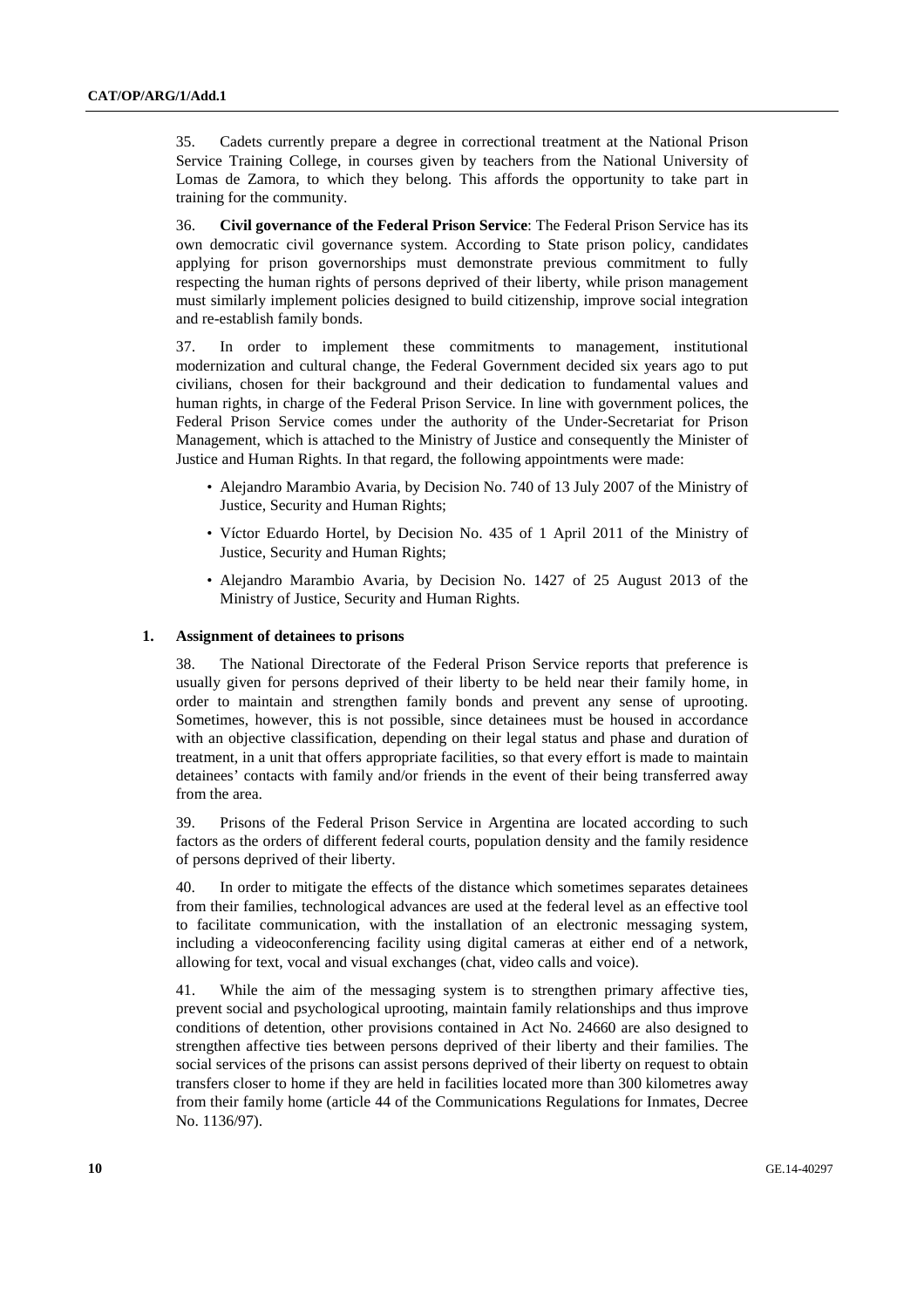42. The National Directorate of the Federal Prison Service notes that persons deprived of their liberty in the interior of the country, who are starting or in the course of their probation period and are entitled to temporary leave, may apply to be transferred to an establishment closer to their family residence. Such transfers are also encouraged as a means of facilitating detainees' progressive resettlement in a social and family environment.

43. Similarly, transfers are encouraged for persons who are nearing conditional or assisted release and/or are coming to the end of their sentences, that is, who have been included in the pre-release programme. These are then moved to establishments near to the address set for early release, or discharge in the event of completing their sentences.

44. The Prison Infrastructure Plan calls for more sweeping changes in the design and construction of prisons with a view to creating contained treatment areas and more normal environments that look and are used in ways similar to non-prison environments. The system is structured so that persons deprived of their liberty are engaged in organized activities for at least 10 hours per day, with areas provided for tutoring, and settings that are appropriate for each of the different phases of correctional treatment.

45. In order to provide more places, the Federal Women's Correctional Complex IV in Ezeiza, Prison Unit No. 31 in Ezeiza, and Prison Centre I in the Salta province in Northwest Argentina, among others, have been extended. Building work has also started and a prison tendering and refurbishment process has been initiated in an effort to improve living conditions in the units concerned.

46. Persons deprived of their liberty can be placed in establishments close to their family homes that meet the requirements of their legal status and phase and stage of treatment. The Prison Infrastructure Plan also provides for the continued refurbishment and building of prison units with a view to providing more spaces and building new facilities in the provinces of Buenos Aires, Mendoza, Neuquén, Misiones, Chubut, La Pampa, Santa Fé, Formosa and Córdoba, among others. A project is already going ahead to build a new Federal Prison Complex III in the province of Salta, and there are plans to construct a new prison and a central neuropsychiatric institute in Ezeiza. These modern establishments are designed to provide accommodation for persons deprived of their liberty coming from those provinces.

#### **2. Internal regime**

47. The National Directorate of the Federal Prison Service noted that the classification system referred to in the Subcommittee's report is set out in chapter V "Conduct and category" of the Custodial Sentences Enforcement Act No. 24660, which provided additional information regarding the categories of classification referred to in paragraphs 41 and 43 of the Subcommittee's report.

### **3. Pretrial detention**

48. As of 10 May 2013, the Federal Prison Service population stood at 5,782 prisoners on remand and 4,302 convicted prisoners (Criminal Code, article 34, 06 PPL; Code of Criminal Procedure, article 77, 02 PPL). In accordance with the General Regulations on Accused Persons, Decree No. 303/96, prisoners on remand and convicted prisoners are held in separate, independent areas.

49. With regard to the electronic surveillance methods used in accordance with current regulations for persons under house arrest, records have demonstrated the success of such methods, while highlighting the need to improve prior assessments of the suitability of recipients and supervision arrangements. It has therefore been decided that the National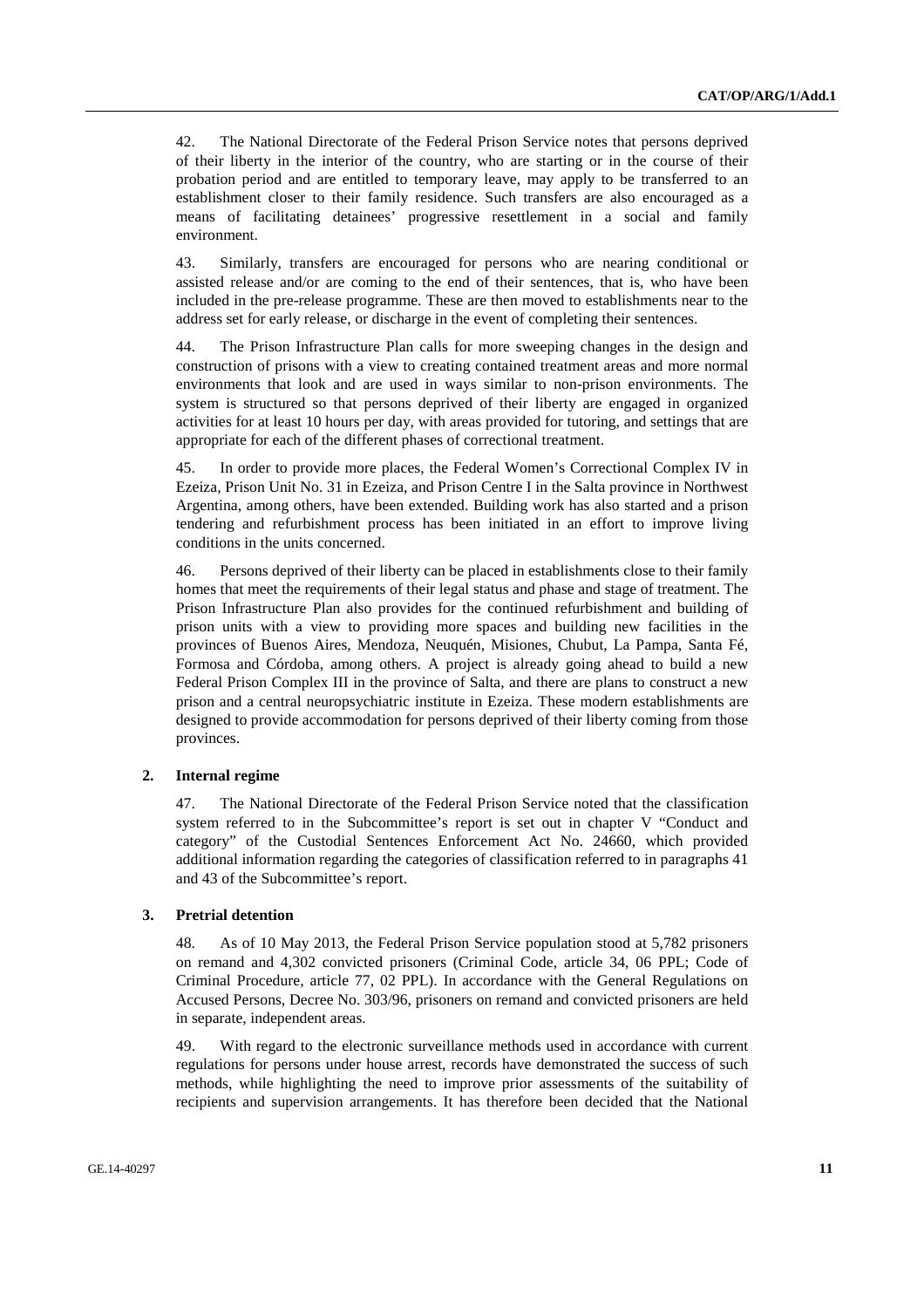Social Rehabilitation Directorate, which reports to the Under-Secretariat for Prison Affairs of the Secretariat for Justice, will be responsible for supervising such arrangements.

50. Generally speaking, the advantage of electronic surveillance methods is to facilitate prisoner reintegration, to enable suspects to continue working and to maintain their family and social ties. It also introduces greater personal discipline while avoiding exposure to criminal influences in prison. Electronic surveillance is also an additional means of protecting victims of crime and civil society in general in cases where the risk factors are not excessive. They also assist in reducing or eliminating prison overcrowding, provide more efficient control of house arrest, and allow for more efficient management of offenders serving community service sentences, besides ensuring greater efficiency in the management of offenders with specific criminal tendencies and strengthening the protection guarantees given to victims of crime or civil society in general.

### **4. Health services**

51. A brief report was prepared as part of the Prison Health Programme run by the Community Medicine Directorate of the Ministry of Health is given in annex 3 together with the Strategic Comprehensive Health Plan for the Federal Prison Service 2012–2015. This strategic plan was approved by joint Ministry of Justice and Human Rights and Ministry of Health Decisions (No. 010 and No. 77 respectively) of 23 January 2013 and aims to build a comprehensive health-care system for persons deprived of their liberty.

52. The plan contains the strategic planning guidelines for consolidating health care in conditions of detention and strengthening public health and social inclusion programmes in general, as implemented by the State in federal prison units.

53. The measures proposed in the plan include: introducing new national and provincial health-care programmes in prison units, concluding new cooperation agreements with public hospitals, national universities and other research organizations in the field of health, and performing regular health checks on all persons deprived of their liberty, particularly pregnant women and children under 4 years of age.

54. The plan's objectives also include: strengthening communicable diseases prevention strategies; optimizing the management of resources and inputs, for example through full access to contraceptive methods and the Ministry of Health's complete official schedule of vaccinations; conducting ongoing and targeted training and awareness-raising campaigns for health professionals working in the Federal Prison Service and among the prison population, and digitizing the medical records of persons deprived of their liberty.

55. With regard to managing the procurement of medicines, it should be noted that the REMEDIAR+ Networks Programme of the Ministry of Health covers many of the requirements. While the programme covers the basic requirements in terms of medicines of individual prison establishments, the Health Directorate is also organizing the procurement, through special mechanisms, of annual supplies of medicines, disposables, dental materials, laboratory supplies and materials and radiology materials through a tendering process. The REMEDIAR+ Networks Programme distributes medicines according to a logistical distribution plan with support from the private postal service "OCA". Medicines and medical supplies purchased directly or by public tender are sent to the Medical Supplies Division (Central Pharmacy), from which they are subsequently redistributed to the individual federal prison units.

56. The supply of medicines for the Central Prison Service follows the same procurement process as for the rest of the prison system. In Note No. 261/2013 DS, a request was made for Prison Unit No. 28 to be reinstated in the REMEDIAR+ Networks Programme. The Central Prison Service, and therefore the Judicial Detention Centre (Prison Unit No. 28), has a medical service run by a Chief Medical Officer, who coordinates 24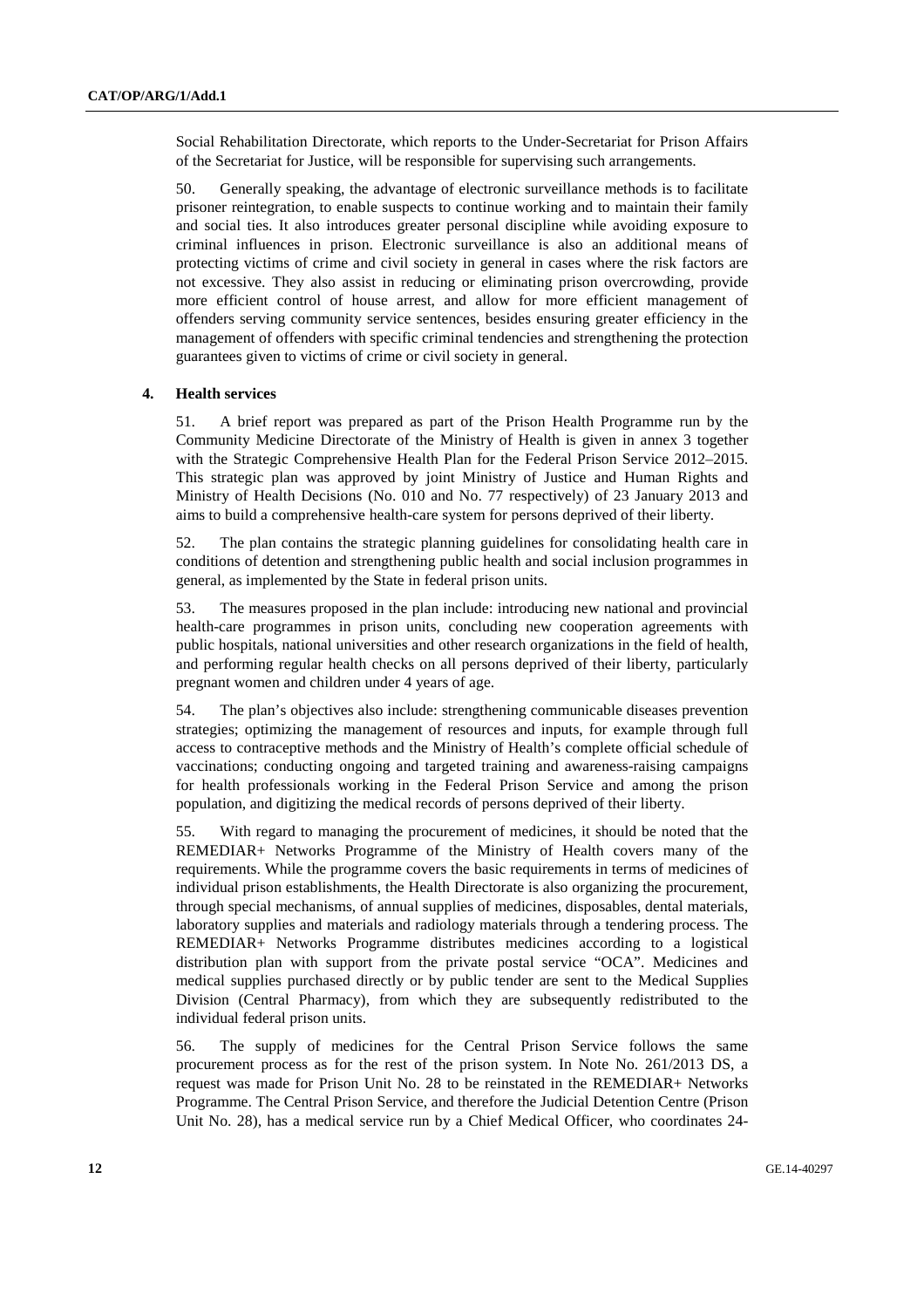hour medical and nursing coverage. It also has a psychological support service, which applies the provisions of the Suicide Prevention Programme to all incoming prisoners.

57. The implementation of various prevention and health awareness programmes jointly with the Ministry of Health has been strengthened following the signing of the framework cooperation and assistance agreement between the Ministry of Justice and the Ministry of Health in June 2008, which has extended coordinated and organized activities between the two ministries thereby ensuring universal access to health care for all persons deprived of their liberty in the federal prison system.

# **B. Conditions of detention**

### **1. Physical conditions**

58. The Work and Production Directorate is currently engaged in works to bring substandard prisons into line with the basic habitability conditions set out in Ministry of Justice and Human Rights Decision No. 2892 dated 2 October 2008 (Official Gazette, No. 296), which guarantee health and hygiene by establishing suitable accommodation facilities that conform to uniform parameters based on the international standards of the International Committee of the Red Cross.

59. The Prison Infrastructure Plan calls for more sweeping changes in the design and construction of prisons with a view to creating contained treatment areas and more normal environments, which appear and function in ways similar to non-prison environments. The premises are structured so that persons deprived of their liberty are engaged in organized activities for at least 10 hours per day, with areas provided for tutoring, and settings that are geared to each of the phases of correctional treatment.

60. The Directorate for Workplace Safety and Protection against Accidents is a technical body within the Federal Prison Service that draws up and implements prevention policies in the areas of safety and hygiene, occupational health and protection against accidents, in addition to setting general standards, regulations and procedures for satisfactory compliance with institutional standards.

#### **2. Food**

61. With regard to internal controls of all tendering processes, particularly those concerning food purchases, monitoring is conducted through a system integrated into, or in conformity with, the internal control mechanisms of the National Directorate of the Federal Prison Service, as well as several external monitoring mechanisms involved in specific processes or stages of the tendering process.

62. Several Directorate departments, sub-offices and bodies are involved in these monitoring mechanisms, including: the Health Directorate Nutrition Department (responsible for checking and calculating food and meal quantities on the basis of the amount required in each institution), the Accounts Auditing Directorate (which monitors the technical and administrative aspects of the tendering process), and the General Auditing Directorate (which ensures the strict implementation of both administrative procedures and the legal aspects that govern contracts in the national public sector).

63. In its report, the National Directorate of the Federal Prison Service mentioned the participation of the following bodies in all stages of the tendering process: the Internal Auditing Unit, attached to the Ministry of Justice and Human Rights, the General Syndicate of the Nation, and the Auditor General of the Nation. It should be noted that all types of purchases and acquisitions are supervised, monitored and evaluated by the National Contracts Office attached to the executive office of the Cabinet of Ministers, which is in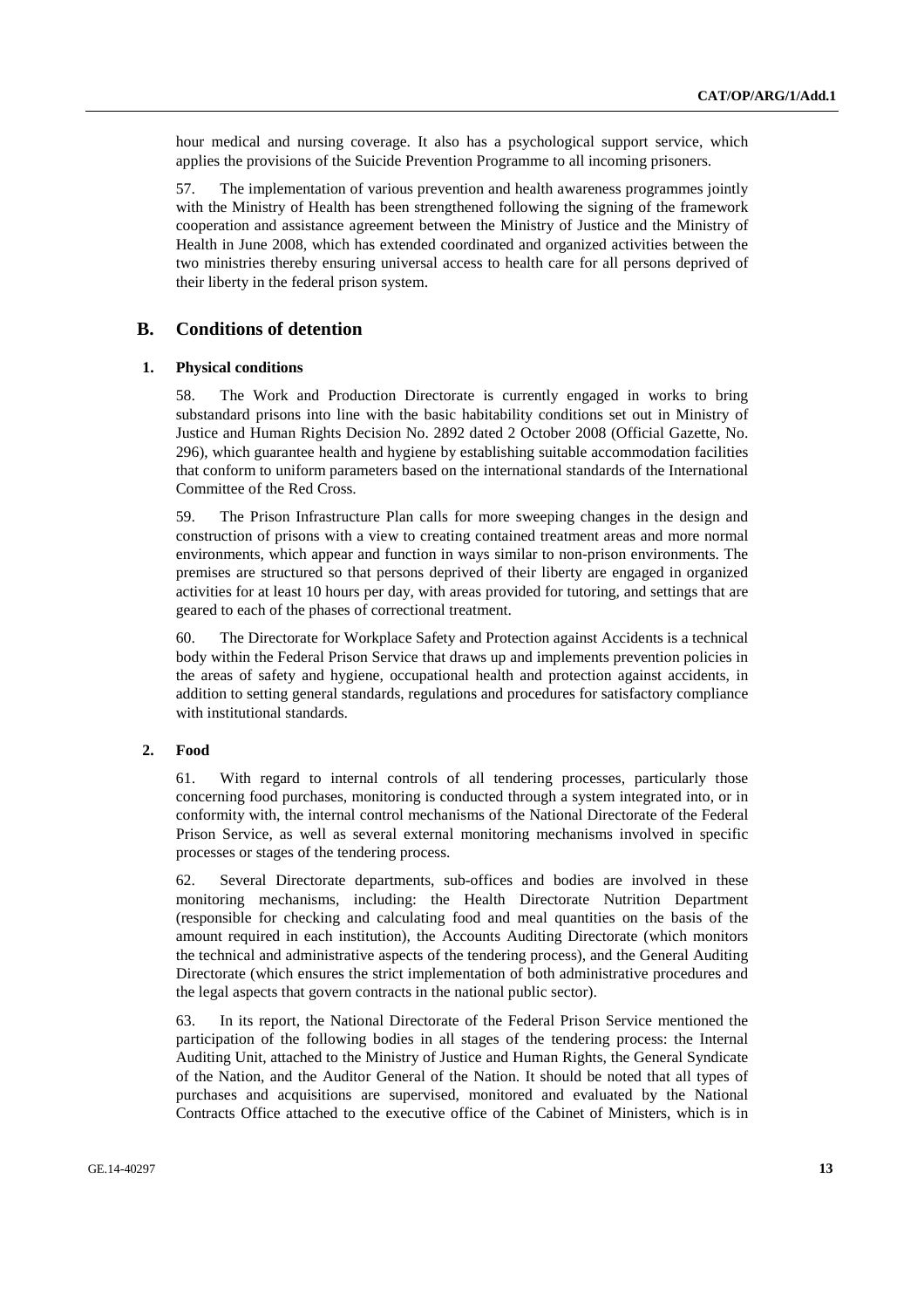constant contact with the Contracts Directorate through the Unified Local System computing programme, an online system used to upload data on all stages of the tendering process.

64. With regard to the execution of contracts, the reception commission, chief of administration and director of each prison are responsible for applying the set of instructions "supplies 008, reception commission 06".

### **3. Activities**

65. The National Directorate of the Federal Prison Service considers education and work to be a fundamental part of rehabilitation, constituting a right and duty of persons deprived of their liberty and benefiting their development. Therefore, all persons deprived of their liberty in the federal system have access to various educational and work opportunities in the workshops located in each prison. The main objective is to give detainees training that can be applied after release from prison.

66. The educational policy fully complies with the provisions of Act No. 20416, in accordance with Acts Nos. 24660 and 26695, the educational coordination of vocational training set out in chapter VII, article 114, of Act No. 24660, and the provisions of the National Education Act (No. 26206) in general, and the stipulations of chapter XII, articles 55 to 59, of that Act in particular.

67. Persons deprived of their liberty receive formal and informal education and cultural activities in all federal prisons. Currently, out of 9,955 persons deprived of their liberty, 6,909 receive primary, secondary, tertiary or university education, that is to say, 69.4 per cent of the prison population is undergoing formal education. Agreements have been made with the various education authorities that provide formal education. Informal education comprises vocational training, physical training and sport and cultural activities.

68. The National Prison Work Programme operates within the Under-Secretariat for Prison Management with the aim of promoting the right of detainees to work, encouraging participants to produce goods, and advocating a strong work ethic as a vital tool for social resettlement in the outside world.

#### **4. Isolation regime**

69. The Federal Prison Service has separate areas that provide temporary accommodation for detainees in certain circumstances, which does not constitute segregation. For example, there are wings to house new prisoners while they are being evaluated by different departments, such as criminology, education, work, social welfare and the medical service, before being assigned suitable accommodation.

70. Persons deprived of their liberty are placed in provisional isolation only when they have committed an offence that appears prima facie to be a serious breach of the disciplinary system, or to maintain order or to safeguard personal safety, or to clarify the facts, on the orders of the prison director, in accordance with Decree No. 18/97 on Regulations for the Discipline of Inmates.

71. The Protocol for the Implementation of Protection Measures for Especially Vulnerable Persons is currently being implemented and is the outcome of the efforts of the working group on protecting physical integrity, established on 14 May 2012 under Official Gazette No. 456. The Protocol defines protection measures as exceptional, subsidiary, limited in time, subject to periodic monitoring and designed for the benefit of detainees. The measures aim to strengthen the protection of the physical and psychological safety of persons deprived of their liberty.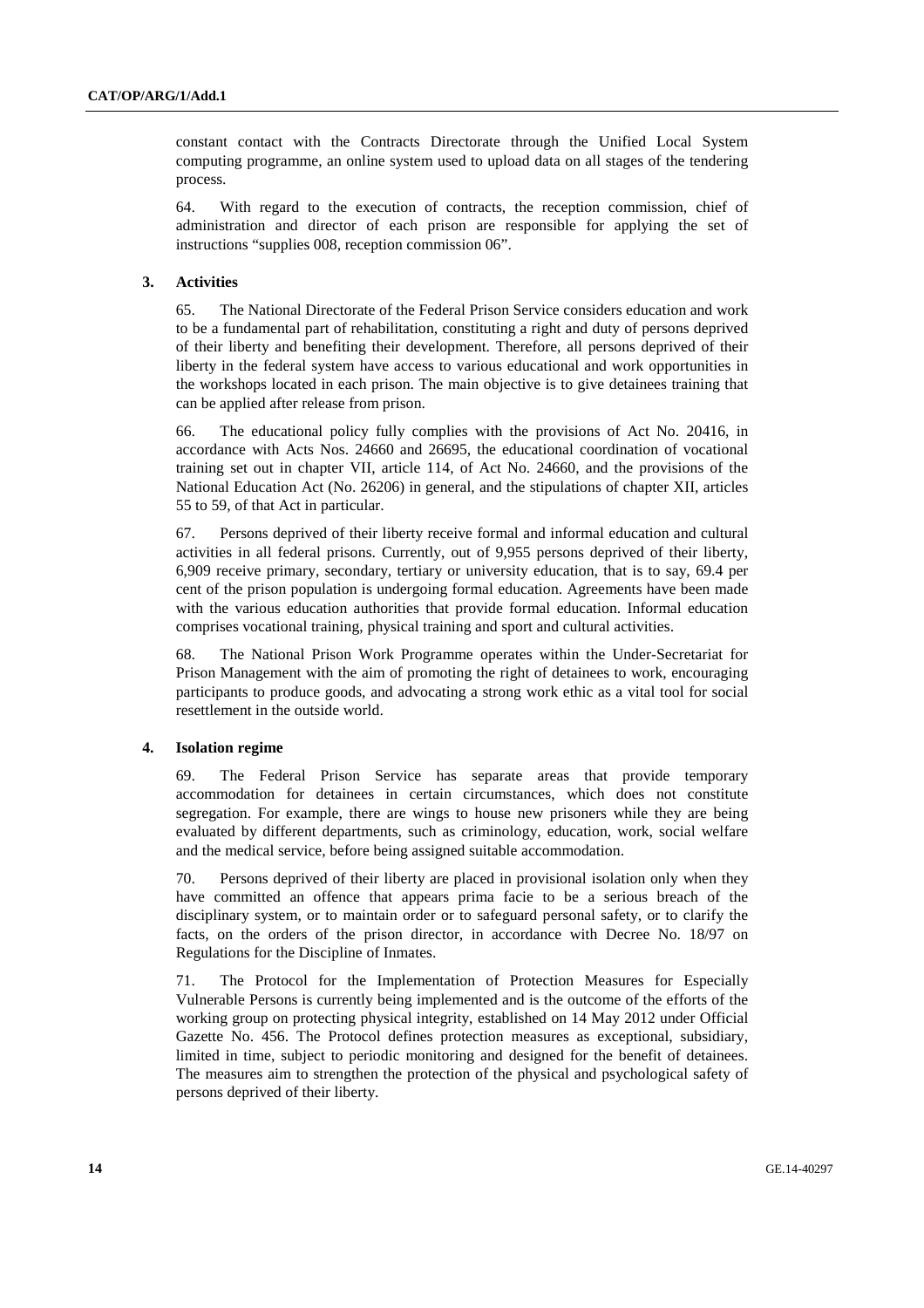72. In view of the need to regulate protection measures for especially vulnerable people, as mentioned above, the Protocol was drawn up by a working group, comprising staff from the Federal Prison Service, the National Human Rights Secretariat, the Office of the Ombudsman for the Prison System, the Chief Public Defender's Office and human rights bodies. The Protocol was approved by the Federal Court of First Instance for Criminal and Correctional Cases No. 1, Secretariat No. 1, of Lomas de Zamora.

73. The Protocol, which is given in annex 2, was approved, subject to submission to the Ministry of Justice and Human Rights, by the National Directorate of the Federal Prison Service in Decision No. 384 dated 10 April 2013 (Official Gazette No. 456), which specifically states that protection measures are exceptional, subsidiary, limited in time, subject to periodic monitoring and designed for the benefit of detainees, with the aim of strengthening the protection of the physical and psychological safety of persons deprived of their liberty held in any establishment of the Federal Prison Service.

74. The Protocol's main objective is to ban individual or collective isolation and restrictions to the rights and activities of detainees, thereby preventing the deterioration of their detention conditions and the disruption of the activities in which they participate. The term "protection measures" covers a broad range of reasons for which persons deprived of their liberty may require special protection (e.g. being a first offender, sexual identity, the offence committed, the potential for conflict within the prison, wing or area, health problems, and acts of violence).

75. The National Directorate of the Federal Prison Service stated that these specific regulations are constantly being evaluated in order to improve substandard aspects.

#### **5. Contact with the outside world**

76. The procedure for visiting persons deprived of their liberty in the Federal Prison Service is laid down in the Communication Regulations for Inmates, approved by Decree No. 1136/97, issued by the federal executive branch (Official Gazette No. 71).

77. According to the regulations, visits by family or close relations may be: (a) ordinary; (b) extraordinary; (c) for family consolidation; (d) exceptional; or (e) between inmates. Family consolidation visits aim to consolidate and strengthen relationships between persons deprived of their liberty and their close family, who may include those accredited as spouses, parents, offspring, siblings or partners.

78. The National Directorate of the Federal Prison Service reported that the regime of visits for persons deprived of their liberty is applied in strict compliance with the regulations contained in current legislation, which neither specifically provides for conjugal visits between persons of the same sex nor forbids them, so that they are at present authorized. Prisons aim to conduct security procedures at visitor receptions as quickly as possible, depending on the number of visitors on any particular day. Furthermore, the regime of visits in the Federal Prison Service is much broader than that of any European prison system.

79. As previously stated, conjugal visits are not restricted on grounds of gender or sexual orientation, nationality or any other. Currently, such visits are granted to those able to provide proof of marriage or a cohabiting relationship, in which case a civil statement with two witnesses must be presented before a magistrate's court. This applies to heterosexual and homosexual relationships, as well as relationships established within the prison.

80. Persons deprived of their liberty have access to public telephones in all prisons in order to communicate with their families and close relations.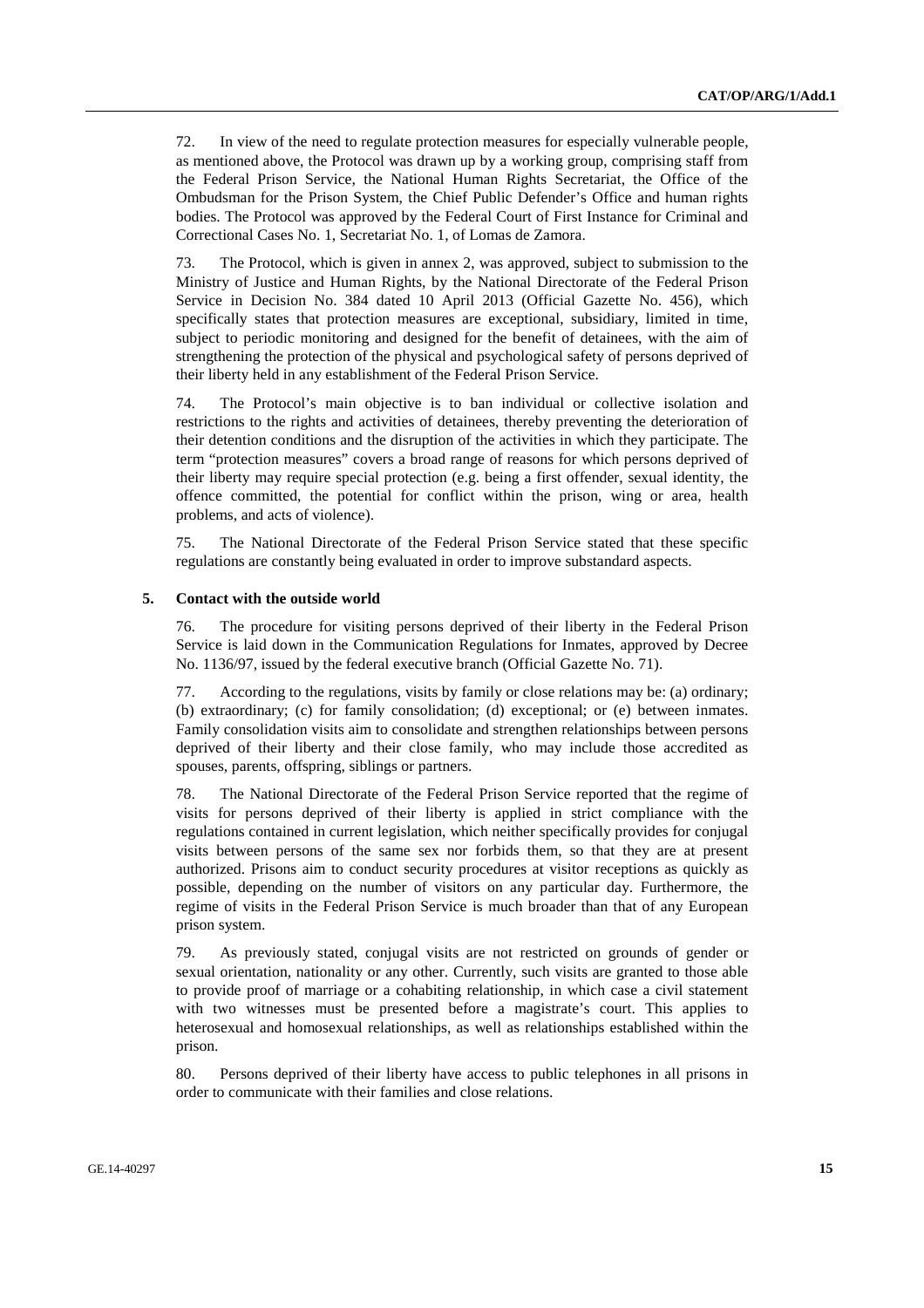81. In order to prevent any harassment or ill-treatment of visitors and to preserve their intimacy and modesty, state-of-the-art technological detection systems, which are more effective and less invasive, are used to monitor those entering and exiting federal prisons. It should be noted that this procedure is part of a security system comprising different devices and phases, which is set out in the relevant procedural manuals, protocols, applications and guides.

82. In that regard, Ministry of Justice and Human Rights Decision No. 829 dated 17 June 2011 approved the "Procedural Guide for the Use of Trace Detection Systems in Prisons". This guide has provided the Directorate with more effective and less invasive tools for monitoring persons in order to prevent and detect narcotics, firearms, explosives and any other substance or item that might threaten security, with the aim of preserving the life and health of those in prisons.

83. This system's fundamental objective is to prevent the entry of prohibited items, such as narcotics, firearms, explosives or mobile phones, while preserving the modesty and intimacy of visitors.

84. One of the functions of the Federal Prison Service is to undertake the prevention of acts of torture, ill-treatment and institutional violence and to report any such acts occurring in any of its prisons to the judicial authorities. To this end, cameras have been progressively installed and are already operative in the main complexes and prisons as an in situ prevention method guaranteeing the safety of persons and property, recognized in the United Nations Guidelines for the prevention of delinquency. Additionally, a video recording of searches must be made whenever there is a risk of abuse or violence, and all recordings are made accessible to the judicial authorities.

85. In such cases, it is established that prison staff cannot be defended by Federal Prison Service counsel, as laid down in National Directorate Decision No. 2515 dated 12 December 2011 (Official Gazette No. 3023).

### **C. Violence during incarceration**

86. The National Directorate of the Federal Prison Service reported that in order to standardize the response of prison staff to critical situations and to prevent and minimize possible damage, procedural protocols concerning action in the event of accidents, fires and other hazards have been approved. A protocol for preventing and resolving violent situations in prisons housing young adults was drawn up jointly by the Federal Prison Service, the Office of the Ombudsman for the Prison System, the Chief Public Defender's Office, ministerial representatives, and NGOs such as the Centre for Legal and Social Studies.

87. In 2011 a working group was set up to administer and design comprehensive plans, programmes, and policies for the promotion of the rights of persons deprived of their liberty and for the prevention of torture and other cruel treatment or punishment. This group will look at the routines used in federal prison facilities with a view to recommending the adoption of other procedures that will help to strengthen the protection of inmates' human rights.

88. The Chief Public Defender's Office has established an office to record, systematize and follow up on information regarding acts of torture and other forms of institutional violence. It is this office's responsibility to uncover acts of torture, other forms of institutional violence and inhumane conditions in federal prison facilities and to take the appropriate action in each case.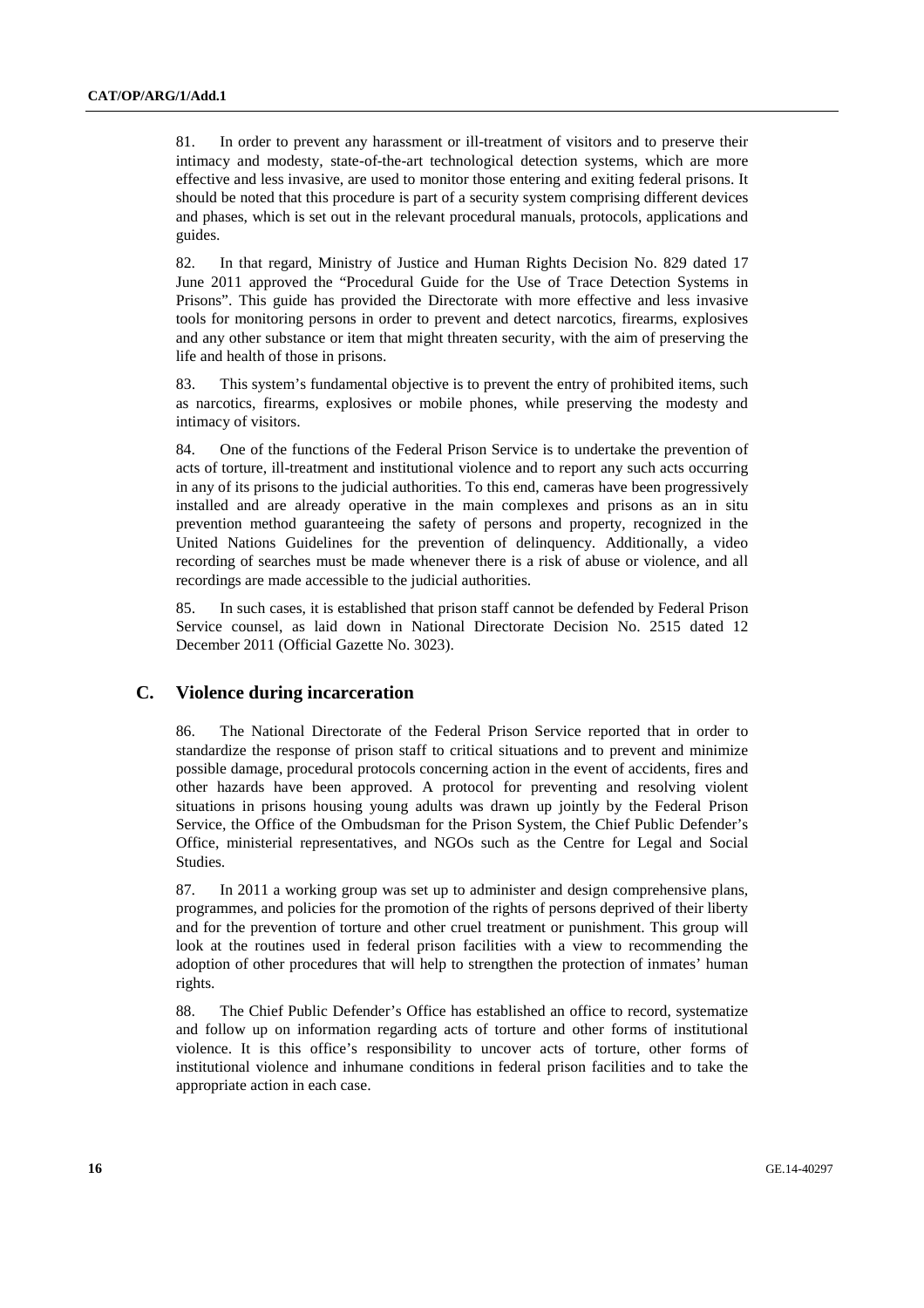89. The Advisory Committee on Prison Policies for Young Adults was created by National Directorate Decision No. 1172/2011 and, together with the Directorate, was made responsible for designing, implementing, monitoring and following up policies and actions aimed specifically at young male adults in prisons.

90. Through the Department of Corrections (Health Directorate), a framework suicide prevention programme has been set up for persons deprived of their liberty in the Federal Prison Service.

91. Within the Under-Secretariat for Prison Management, which reports to the Secretariat for Justice, the "Internal Affairs of the Federal Prison Service" programme was implemented through Ministry of Justice and Human Rights Decision No. 2737 dated 30 November 2012. The programme takes cognizance of all inquiries and administrative proceedings with grave institutional implications resulting from extremely serious or serious offences or suspected torture or other inhuman, cruel or degrading treatment and/or crimes covered by the provisions of articles 143, 144, 144 bis, 144 ter, 144 quater and 144 quinquies of the Criminal Code. Consequently, all members of the Federal Prison Service staff are subject to monitoring by the programme in the performance of their duties and are required to file reports and offer their full cooperation.

92. In terms of training, the human rights training course for Federal Prison Service staff focused specifically on torture and inhuman, cruel or degrading treatment. It was designed by the Under-Secretariat for the Promotion of Human Rights of the National Human Rights Secretariat and implemented by the Under-Secretariat together with the National Directorate of the Federal Prison Service. The training course's aim was to raise awareness among prison staff of the processes that cause and give rise to these aberrant acts that violate the dignity of persons deprived of their liberty, and of the State's obligations in that regard. It also attempted to give prison staff tools for preventing torture and inhuman, cruel or degrading treatment in their work environments.

93. Additionally, with the aim of promoting practices that are more respectful of human rights within the Federal Prison Service, the Ministry of Justice and Human Rights, in Decision No. 1243 dated 12 July 2012, created the Gender Office, principally to promote and protect the rights of Federal Prison Service staff, particularly female staff, and to analyse and evaluate situations related to the employment and professional development of women and men in the Federal Prison Service, so as to encourage and guarantee equality of access, careers and promotions and the elimination of discrimination and gender-based violence in the prison system.

94. Among other tasks, the Gender Office receives and processes enquiries and complaints regarding discrimination, workplace violence, institutional violence and genderbased violence occurring within the Federal Prison Service and affecting its staff, both women and men.

95. The State has demonstrated its strong commitment to the gender policies promoted by the National Executive that aim to prevent and reduce violence against women in all circumstances involving interpersonal relationships. National Directorate Decision No. 177 dated 21 February 2013 (Official Gazette No. 490) concerning firearms in cases of reported violence provides that when a complaint is lodged of domestic violence, battery and/or misuse of firearms by Federal Prison Service officials, and in the light of the measures provided for in Acts Nos. 26485 and 24417, the necessary actions to safeguard the physical, psychological and moral safety of the complainant must be carried out without delay, by limiting and/or restricting the right of the officials to possess, carry and transport any weapons and ammunition issued to them.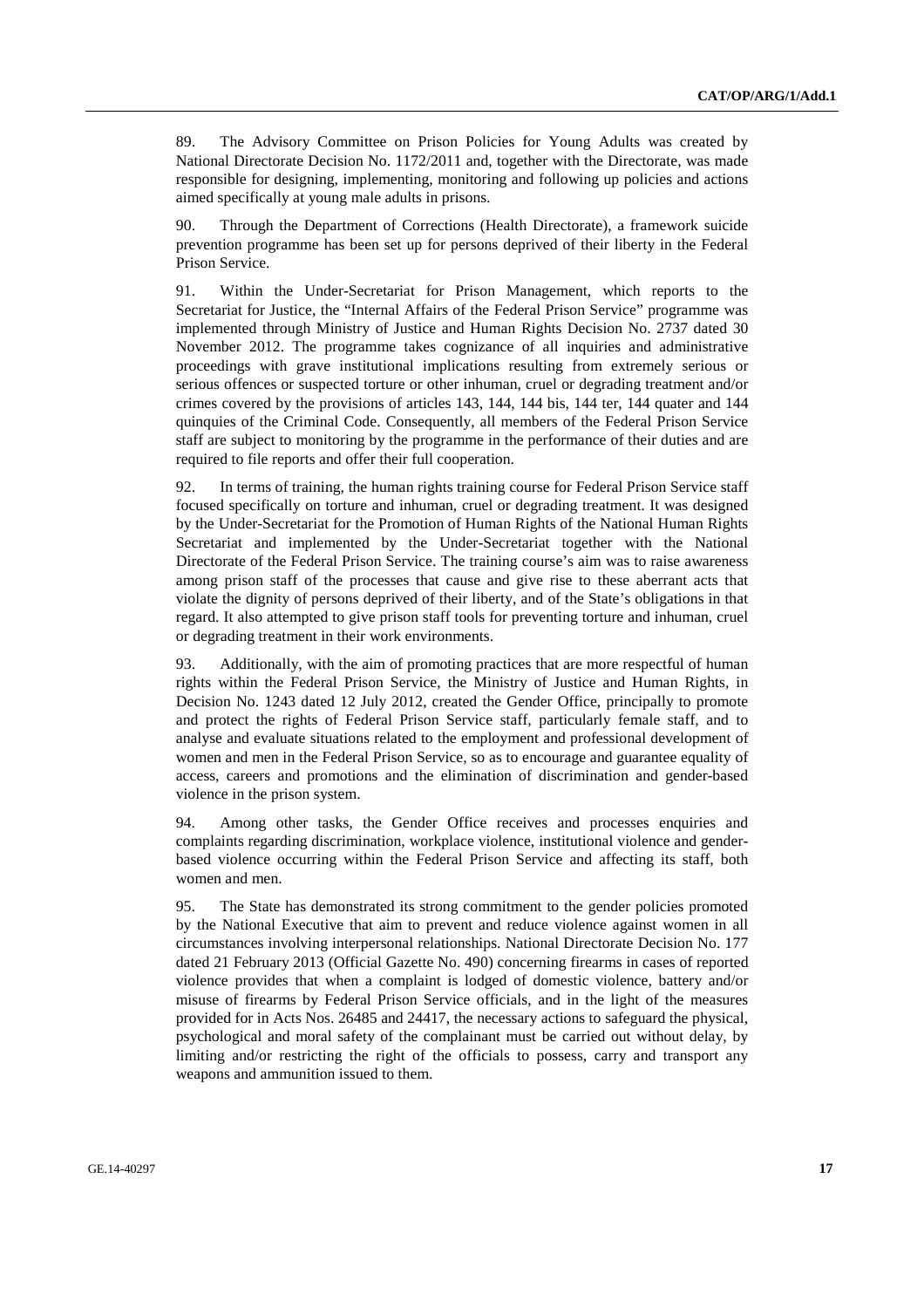# **VI. Juvenile detention centres**

96. The Secretariat for Children, Young Persons and the Family, attached to the Ministry of Social Development, produced the report contained in annex 4 on the Subcommittee's preliminary and concluding observations. Some substantive aspects are reproduced below.

97. The Secretariat for Children reported that the closed socio-educational centres and restricted-release socio-educational homes, attached to the Secretariat and belonging to the Ministry of Social Development, are specialized institutions that comply with United Nations regulations on juvenile criminal justice systems (annex 1, article 19, of Decree No. 415/2006) and are part of the socio-educational system.

98. The centres and homes are regulated by Ministry of Social Development Decision No. 3892 of 7 December 2011 and Secretariat for Children, Young Persons and the Family Decision No. 991 of 27 May 2009, which approved the General Regulations for Closed Centres, with its protocol for reporting ill-treatment (annex 2).

99. Furthermore, it is important to note that these centres are monitored by a special commission of the Chief Public Defender's Office and regularly visited by inspectors. The centres hold training workshops for young people taught by NGOs and universities.

100. As was mentioned in the section on detention conditions, there is an Admission and Referral Centre for adolescents accused of criminal offences as part of a cooperation agreement between the Secretariat for Children, Young Persons and the Family and the former Secretariat for Prevention Policies and Community Relations within the Ministry of Security. The Centre was established on 23 August 2011 by Secretariat for Children, Young Persons and the Family Decision No. 1467/11 with the aim of guaranteeing specialized accommodation for detained minors, in order to end their detention for offences committed in the Federal Capital, on the premises of the federal police or other security forces attached to the National Executive (in accordance with the third clause of the above-mentioned cooperation agreement).

101. Through the Federal Council for Children, Adolescents and the Family, created under Act No. 26061 (art. 45), as a deliberative body responsible for drawing up proposals and policies to be applied at the federal level, numerous agreements have been concluded in this area, such as:

- A policy respecting the human rights of adolescents who have committed criminal offences (at a meeting held on 18 April 2008);
- Publication of a report on the national survey of provisions and programmes for juvenile offenders (at meetings held on 7 and 8 August 2008);
- "Adolescence Does Not Mean Insecurity" (at meetings held on 6 and 7 November 2008);
- "Towards Better Quality for Juvenile Offender Facilities" (at meetings held on 19 and 20 May 2011).

# **VII. Mental health**

102. Annex 5 contains the regulations of the National Mental Health Act No. 26657. The National Human Rights Secretariat participated actively in drawing up the draft regulations, which have received favourable views from different departments of the Ministry of Health; the Ministry of Labour, Employment and Social Security; the Ministry of Justice and Human Rights and the Office of the President.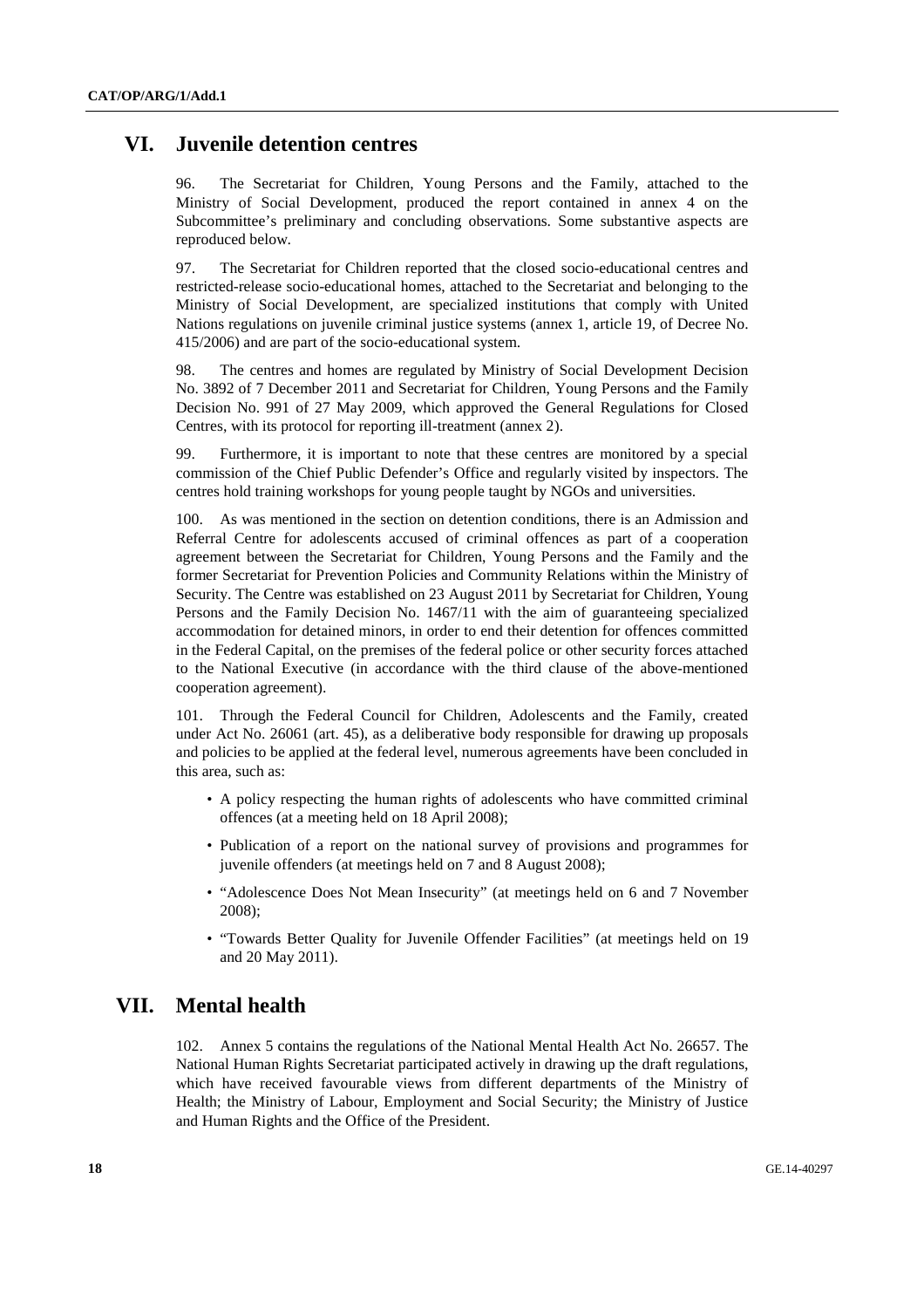# **VIII. Information concerning the Province of Buenos Aires**

103. The following is a summary of the information provided by the provincial government of Buenos Aires on the prison system in the province (the full report may be found in annex 6).

# **A. Police custody**

#### **1. General issues**

 *(a) Information on the rights of persons held in custody* 

104. The provincial government reported that posters specifically designed according to requirements are currently being displayed in police premises, in strict compliance with the Subcommittee's recommendation. Furthermore, in the survey conducted under Ministerial Decision No. 879/13, to which the province refers in detail in point 5 of the replies annexed to this report, it may be verified that the posters have been duly displayed in every premise inspected.

### *(b) The right to notify a third party*

105. The provincial government reported that enjoyment of this right is expressly provided for by current provincial legislation. In that regard, article 16 of Act No. 13482 expressly provides that:

"[...] All persons deprived of their liberty shall be informed by the police officers responsible for their detention, immediately and in an understandable manner, of the specific reason for their deprivation of liberty and of their rights: [...] c) To communicate immediately with a family member or close relation in order to notify them of their arrest and current place of detention."

106. Furthermore, the Ministry of Justice and Security of Buenos Aires province recognizes the importance of the effective application of this right. Accordingly, Decision No. 2279 of 29 November 2012 establishing the Procedural Protocol for Police Officers in the Province of Buenos Aires concerning Identity Checks provides for its full enjoyment, chapter IV stating that:

"... e) Communication: detainees have the right to communicate immediately with a family member and/or lawyer and/or trusted person in order to notify them of their situation, and all necessary means shall be put at their disposal for that purpose. A record of the communication shall be kept in the duty logbook, specifying the persons contacted, their telephone number and the number of the call".

107. The provincial government also made clear that this right is displayed on the posters mentioned previously.

### *(c) Medical examinations and medical assistance during police custody*

108. On this point, the provincial government reported that the provincial authorities have minimized the numbers of persons held in police stations and the length of their detentions, pointing out that this improvement has also facilitated the immediate transfer of sick persons in police custody to the HIGAM No. 22 prison hospital situated in Lisandro Olmos.

109. This mechanism was recently formalized in Ministerial Decision No. 879/2013, annexed herewith, which definitively establishes mechanisms to immediately transfer sick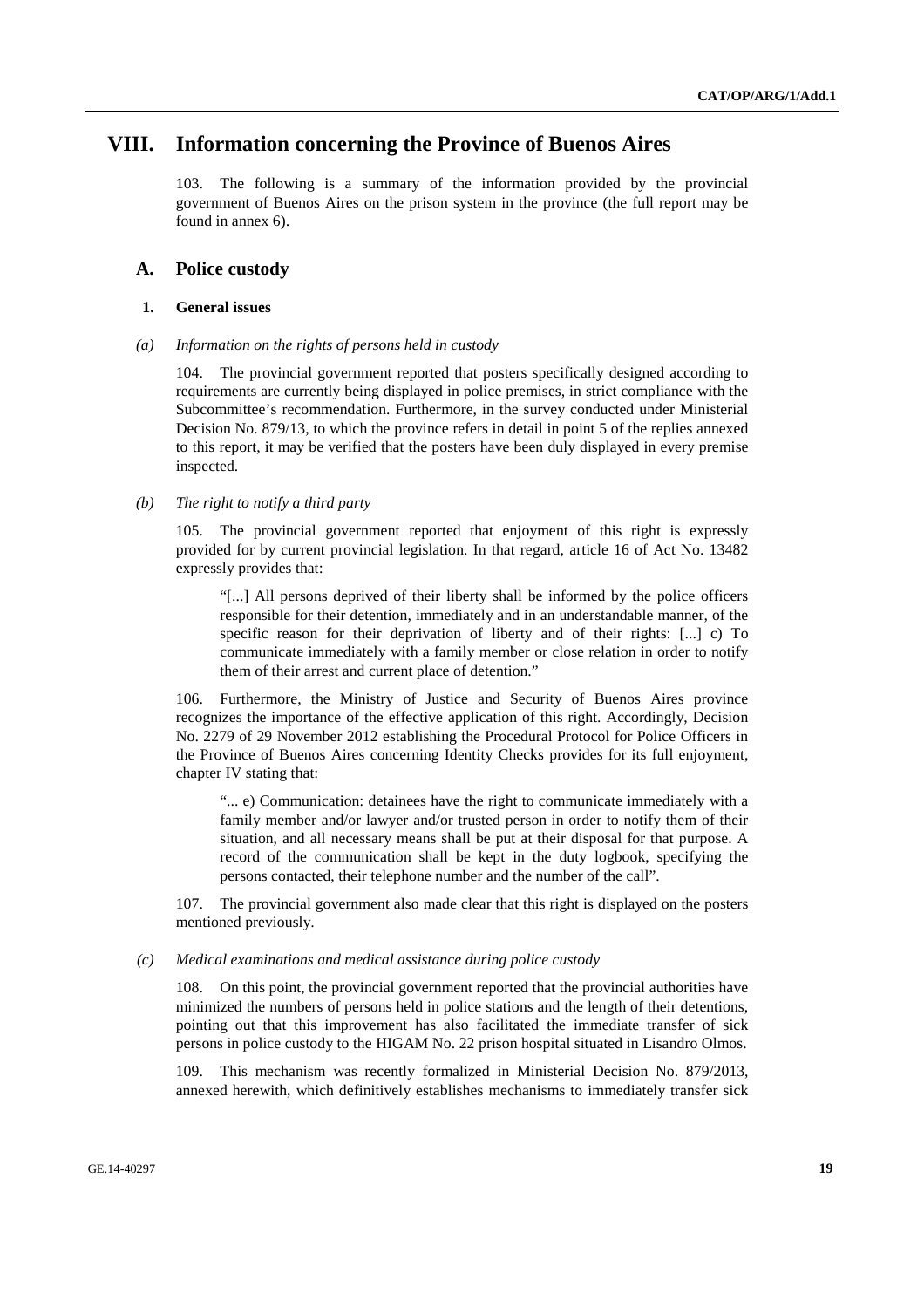and pregnant detainees to the Buenos Aires prison service, which has the appropriate treatment facilities.

 *(d) Staffing* 

110. The Buenos Aires government reported that a policy to increase salaries has been in force since March 2010, giving priority to Buenos Aires police staff on lower pay grades, and aiming to benefit command and general ranks more than administrative staff. In that regard, it reported that in March 2013 police salaries were increased by between 21 and 34 per cent, according to above-mentioned priorities.

111. Furthermore, reforms to staffing were introduced in response to a long-standing complaint of non-commissioned officers that the previous legislative reform had damaged their career prospects more than those of other ranks. The measure reversed by Act No. 14383, approved by the National Executive, involves former principal and major noncommissioned officers, who are currently lieutenants and first lieutenants in the general category or general services, who were promoted to the rank of captain and major, respectively. In addition to greater recognition, this represents a clear improvement in the salaries of almost 14,000 staff. Moreover, under Decree No. 194/11, salary increases have been granted to all major and principal non-commissioned officers in the Buenos Aires Prison Service.

112. Similarly, the provincial authorities reported that these reforms put an end to the staffing crisis in the police and prison system, bringing promotions into line with objective guidelines and allowing 40,000 police officers and 9,000 prison staff to be promoted during the last two years, with the corresponding increases in their salaries.

113. They also reported that the General Directorate for Social Action for the Buenos Aires Prison Service, established by Decree No. 1542/10, was recently made fully operational, with the aim of improving the standard of social services and service staff benefits, responding to a long-standing demand by staff for greater autonomy in the administration of their social contributions.

114. With regard to training, the report from the provincial authorities includes the study programmes of several police training academies, which show that specific human rights training materials are kept at a central facility.

115. Lastly, the provincial authorities reported that police staff receive human rights training as part of the agreement between the Minister of Justice and Security, Ricardo Casal, and the Ombudsman, Carlos Bonicatto. The course on human rights for police staff, currently being taught for the second time this year, and for the second consecutive year, is coordinated by the Human Rights Institute of the National University of La Plata.

### **2. Conditions of detention**

116. The Province of Buenos Aires reported that, without prejudice to the checks carried out by the relevant police department, under Ministry of Justice and Security Decision No. 880/13, the Internal Audit Office, the Under-Secretariat for Operations and the Under-Secretariat for Crime Policy and Judicial Investigations must carry out, within 60 days, a broad survey of authorized police stations, which will provide an opportunity to monitor accommodation conditions and the situation of detainees, as a basis for decisions to be made regarding the future of those stations, bearing in mind the low number of persons detained in them.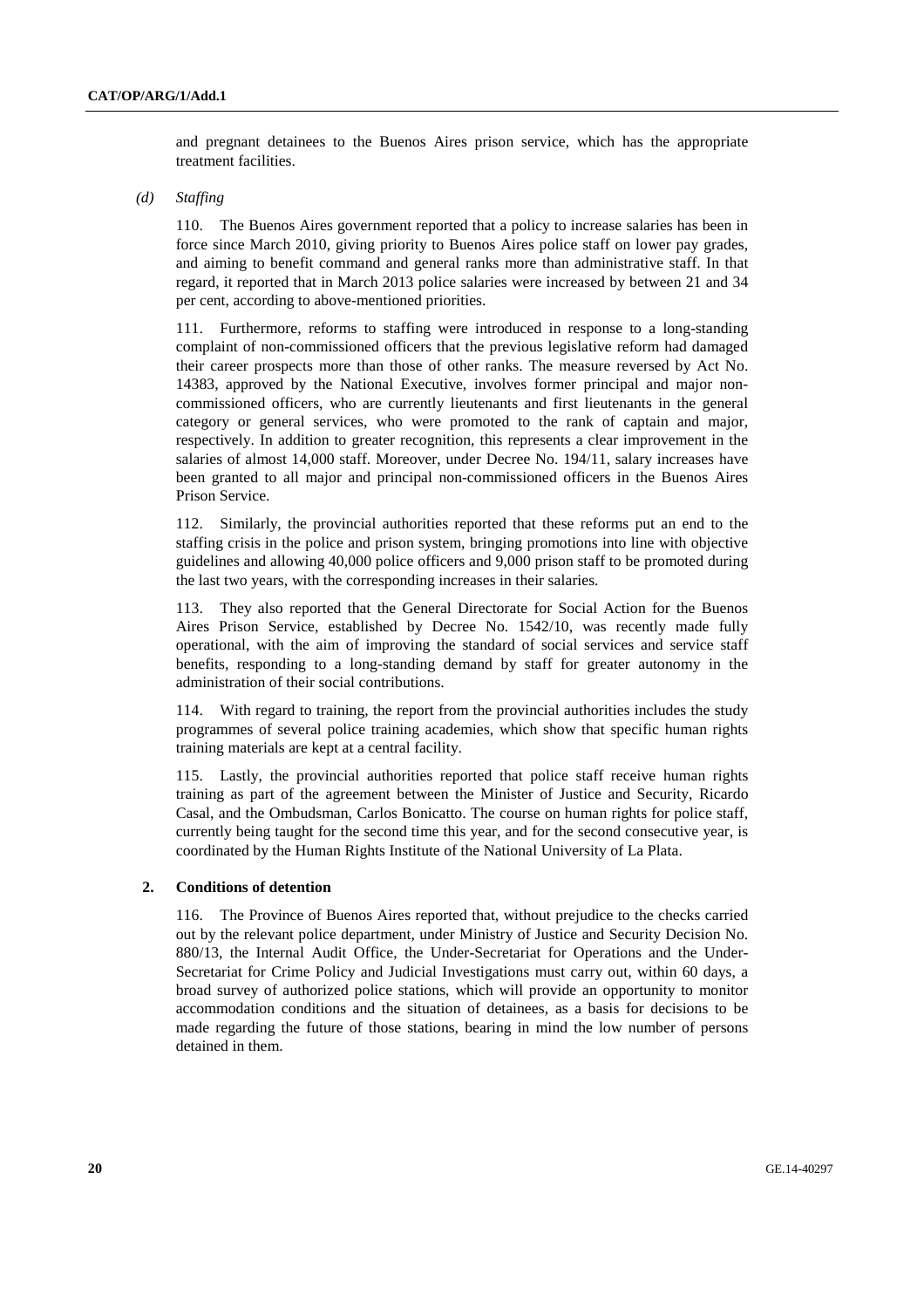#### **3. Torture and ill-treatment**

117. The provincial government has provided a report from the Internal Audit Office, describing its activities. This Office, which is independent of the police service, is staffed by civilian professionals and reports directly to the Ministry of Justice and Security. In accordance with Act No. 13204, the Office carries out significant work in combating corruption, abuse of authority and human rights violations occurring in the course of police activities. It is tasked with preventing, investigating and sanctioning such abuse of authority.

## **B. Prisons**

### **1. General issues**

118. The provincial government drew attention to the practical changes it has made in order to demilitarize the Prison Service, including the appointment of a civilian lawyer to the position of head of the Service since 2005. That position is currently held by María Florencia Piermarini, a lawyer with specialized training in human rights and the first woman to head the prison service.

119. Similarly, all programmes implemented recently are led by civilians, such as the departmental authorities, which are managed and coordinated by two professionals. Therefore, this new initiative allows civilians to assume leadership roles not only at the highest levels, but also in key areas such as prison management.

120. The provincial authorities reported that since the Subcommittee's visit, not only has progress been made with the inauguration of new facilities, but the model has been replicated in two further prisons in Melchor Romero and José C. Paz.

121. Furthermore, the provincial authorities emphasize that the operation of the different prison departments is supervised by civil servants who report directly to the Ministry of Justice and Security. These include: the 20 civilian supervisors attached to the Provincial Directorate for Prison Policy, who between them visit all prisons at least twice a week (Ministry of Justice Decision No. 65/04); the 30 representatives of the Ministry of Justice and Security in the admission and follow-up groups (Decree No. 2889/04); and the more than 2,000 professionals in the prison health department who work independently of the Prison Service (Decree No. 950/05).

122. In turn, the provincial government reported that all major decisions are monitored on a daily basis by civil servants belonging to the Under-Secretariat for Crime Policy, with priority given to monitoring the Provincial Directorate for Prison Policy, the Directorate for the Prison Population, the Inspection and Control Directorate, the Provincial Directorate for Contentious Issues and the Directorate for Crime Policy.

123. Lastly, the provincial government demonstrated that it fully shares the stated objective and will continue to make further changes in that regard.

 *(a) Pretrial detention* 

124. With regard to pretrial detention, the provincial government referred to the provisions of Ministry of Justice and Security Decision No. 1938/10, which bases its classification of detainees on the separation, according to the status of their proceedings, between accused persons and convicted persons, and between men and women, and also takes into account factors such as age, the nature of the offence committed or sanctioned, criminal and psychosocial profiles and other vulnerable conditions requiring specialized treatment, such as total or partial disability.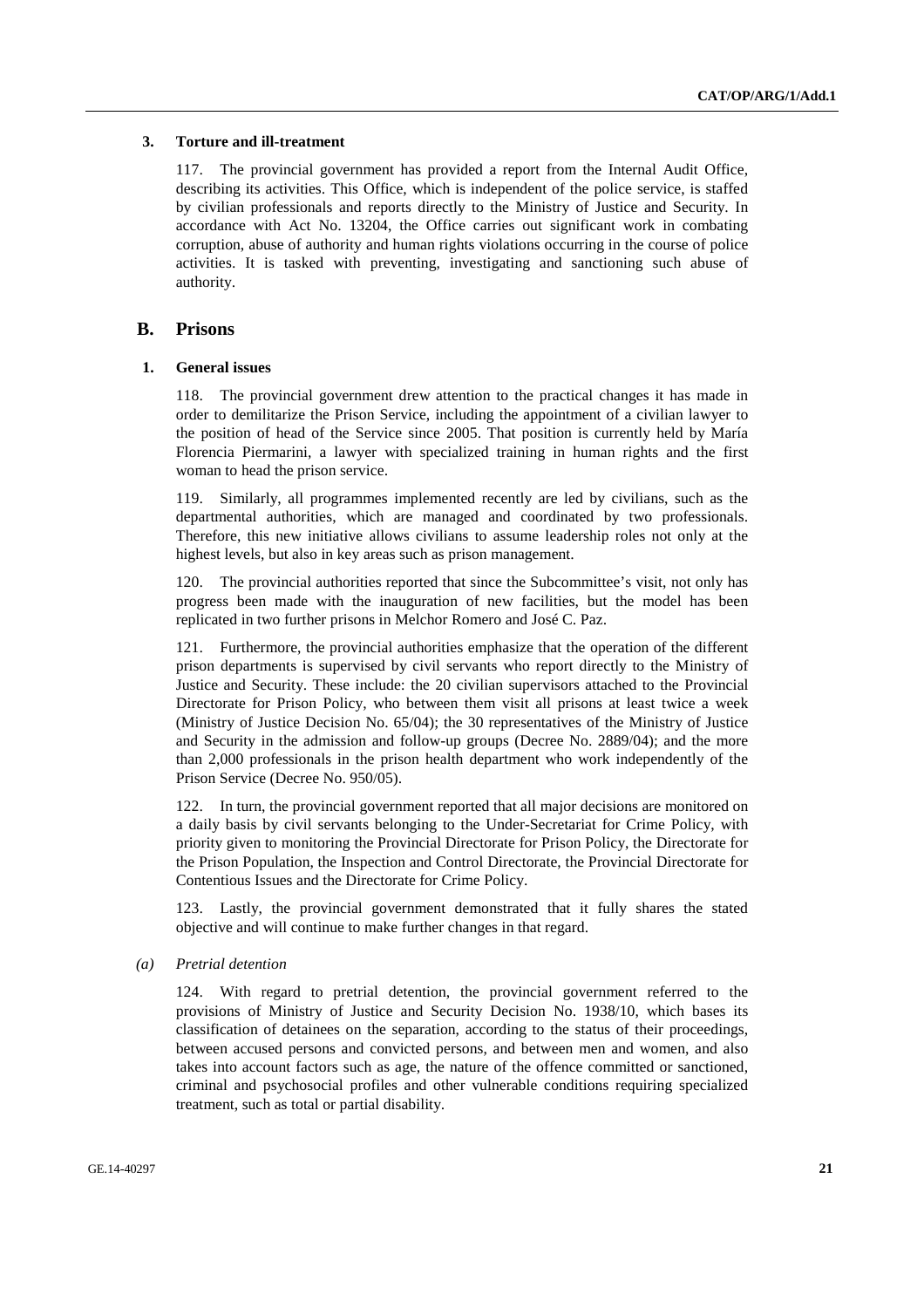125. In that regard, it points out that article 2 of the decision provides expressly that "accused persons shall be housed separately from convicted persons" and defines specific locations according to various criteria for each accommodation area. For example, Prison Unit No. 1 in Lisandro Olmos houses accused persons, while Prison Unit No. 30 in General Alvear houses only convicted persons, a situation verified by the Subcommittee itself, which has found that, except in less than 10 per cent of cases, the guidelines are observed. the remainder being subject to exceptional circumstances. For example, since Prison Unit No. 1 provides university education, this warrants more flexible rules so as to ensure that detainees can continue their studies. A report on the current condition of the prison population in the light of Decision No. 1938 is annexed herewith.

 *(b) Health services* 

126. In its response to the Subcommittee's preliminary observations, the provincial government reiterated that, based on the Subcommittee's observation, the training department of the Provincial Directorate for the Prison Health Service drafted a model clinical file and set of instructions for professionals, which is to be used in case of injuries, and which incorporates the recommendations of the Istanbul Protocol.

127. This model, which is being distributed to all health units, requires the professional to record the cause of the injuries and the detainee's initial account, and contains charts of the human body in order to record injuries in greater detail.

128. To accompany the model, the Provincial Directorate for the Prison Health Service organized a series of training sessions for medical professionals, which were also attended by members of the judiciary.

129. Regarding the existing prison health system, the provincial government reported that the Provincial Directorate for the Prison Health Service works independently of the Prison Service and cooperates fully with the provincial Ministry of Health to ensure that health standards are replicated across the province of Buenos Aires.

130. The provincial government drew attention to its ongoing cooperation with the Ministry of Justice, as demonstrated by the full implementation of the primary health-care medicine distribution programme (the "Remediar" Programme) as of December 2010, which standardizes the data relating to the rational use of medicines across the health units of the province of Buenos Aires.

131. Furthermore, it reported that a handbook has been drafted that lists 55 basic supplies for treating clinical and psychiatric conditions, which are distributed by the Ministry of Health to ensure the continuous and planned provision of these treatments to all detainees in the province.

132. This mechanism allows the Provincial Directorate for the Prison Health Service to monitor medicine stock levels, thereby avoiding any shortages that might occur, and to check that the correct medicines are prescribed for persons deprived of their liberty.

133. Psychiatric drugs are delivered on a daily basis to patients initiating treatment, and on a weekly basis to those with chronic conditions who are trusted to take them correctly. When there are grounds to suspect that a psychiatric drug may be used as currency or barter, it is delivered on a daily basis so that it can be more carefully monitored.

134. The provincial government also reported that a plan for the administration of psychiatric drugs in prisons was implemented in 2010, which provides that administration of these drugs is subject to an appropriate prescription, a procedure audited and supervised by the Provincial Directorate for the Prison Health Service.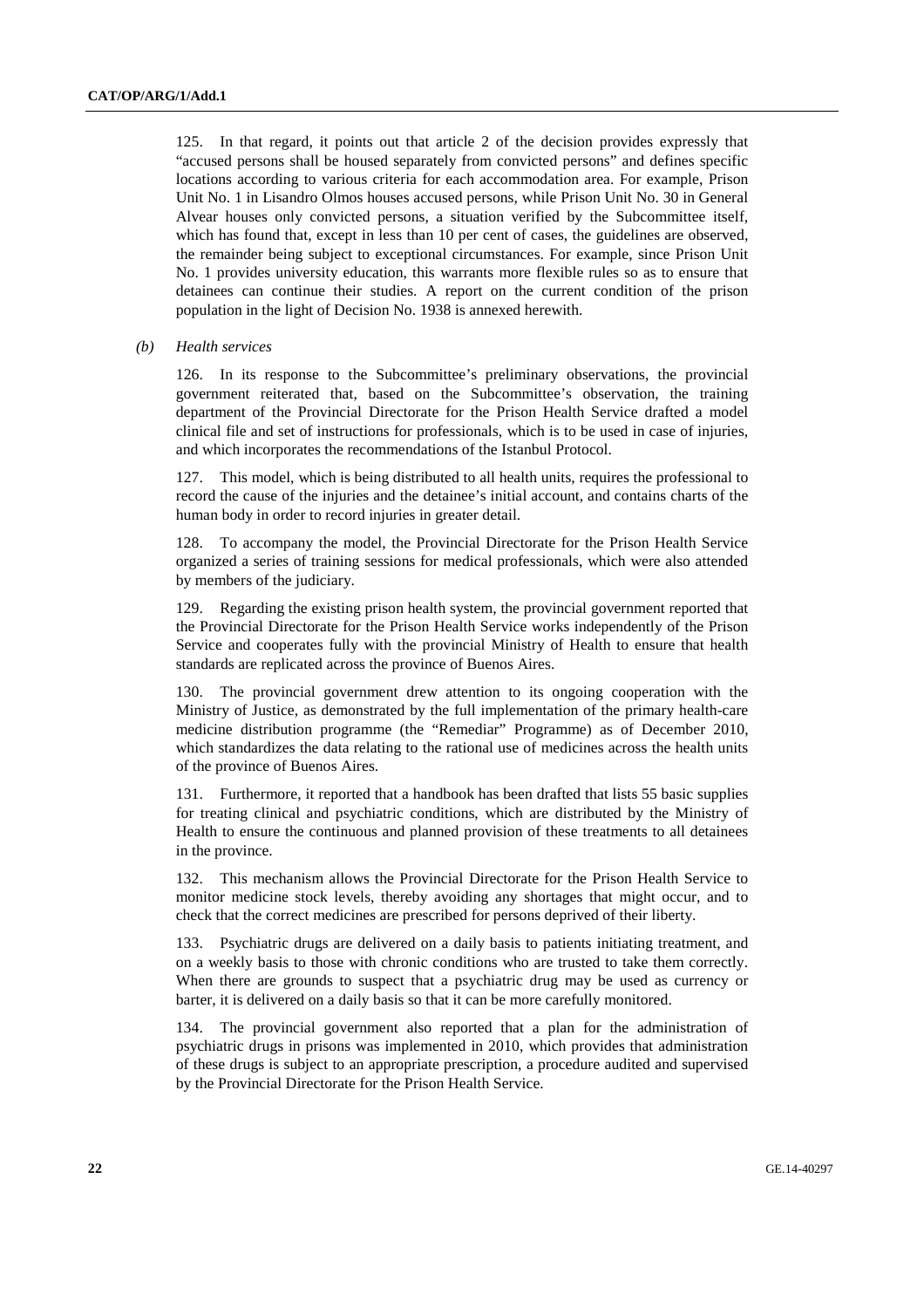### **2. Conditions of detention**

#### *(a) Physical conditions*

135. The provincial authorities reported that building deficiencies are rectified through a specially designed mechanism. By Decree No. 1662/08, the governor decentralized resources in order to optimize the activities conducted in prisons. Under the terms of that decree, prison directors are authorized to contract suppliers directly in order to resolve everyday problems in certain areas, such as the "corrective and preventive maintenance of the building". The decree provides for a system for monitoring such spending, which not only places responsibility with the director and head of the prison, but also monitors the effective reception of goods in cooperation with the Ministry of Justice and Security through civilian supervisors.

#### *(b) Food*

136. The provincial government of Buenos Aires reported that the "Set Meat Menu" programme (*Menú Único de carnes*) was launched in March 2011, with a view to making quantitative and qualitative improvements to the weekly diet of the prison population in all prisons in the Province of Buenos Aires, with the exception of those with their own catering service. Details of the programme can be found in the extended version of the report.

137. Additionally, the Prison Service's Directorate of Food Safety and Hygiene set up a continuous training scheme for both staff and detainees working in storage facilities, in order to highlight and develop best manufacturing practices, thereby reducing the risk of food-borne illnesses.

138. The provincial authorities also reported that, in response to the Subcommittee's observations, the Ministry of Justice and Security has increased the frequency of visits by specialized staff to various facilities, in order to monitor both food quality and conditions of health and safety in kitchens and storage areas.

#### *(c) Activities*

139. The provincial government confirmed that, in line with what has already been mentioned, in the area of training in recent years many new projects have been launched. Through the building infrastructure programme, schools were built at Prison Units No. 14 in General Alvear, No. 27 in Sierra Chica, Nos. 31 and 32 in Florencio Varela, No. 40 in Lomas de Zamora, No. 43 in La Matanza, No. 46 in San Martín, No. 47 in San Isidro, No. 52 in Azul and No. 54 in Varela. A further four were renovated at Prison Units No. 9 in La Plata, No. 19 in Saavedra, No. 24 in Varela and No. 45 in Melchor Romero.

140. Additionally, all schools located in prisons now have teaching staff, at both the primary and secondary levels, from the Directorate-General for schools of the Province of Buenos Aires, leading to record matriculation levels in the Prison Service in 2012, with 15,000 students attending courses at the primary, secondary, tertiary and university levels, as well as vocational training courses.

141. The provincial government also reported that in 2012 new schools were opened at Prison Units Nos. 10 and 34 in Melchor Romero, No. 54 in Florencio Varela and No. 30 in General Alvear, where eight new classrooms were built, increasing capacity by 25 per cent. Taking all levels of formal and informal education into account, it is safe to say that 62 per cent of persons deprived of their liberty currently participate in educational activities, an increase of 10 per cent on the figures for 2012.

142. With regard to income from work activities, the provincial government reported that new guidelines have been issued for work in prisons this year. Work activities, particularly